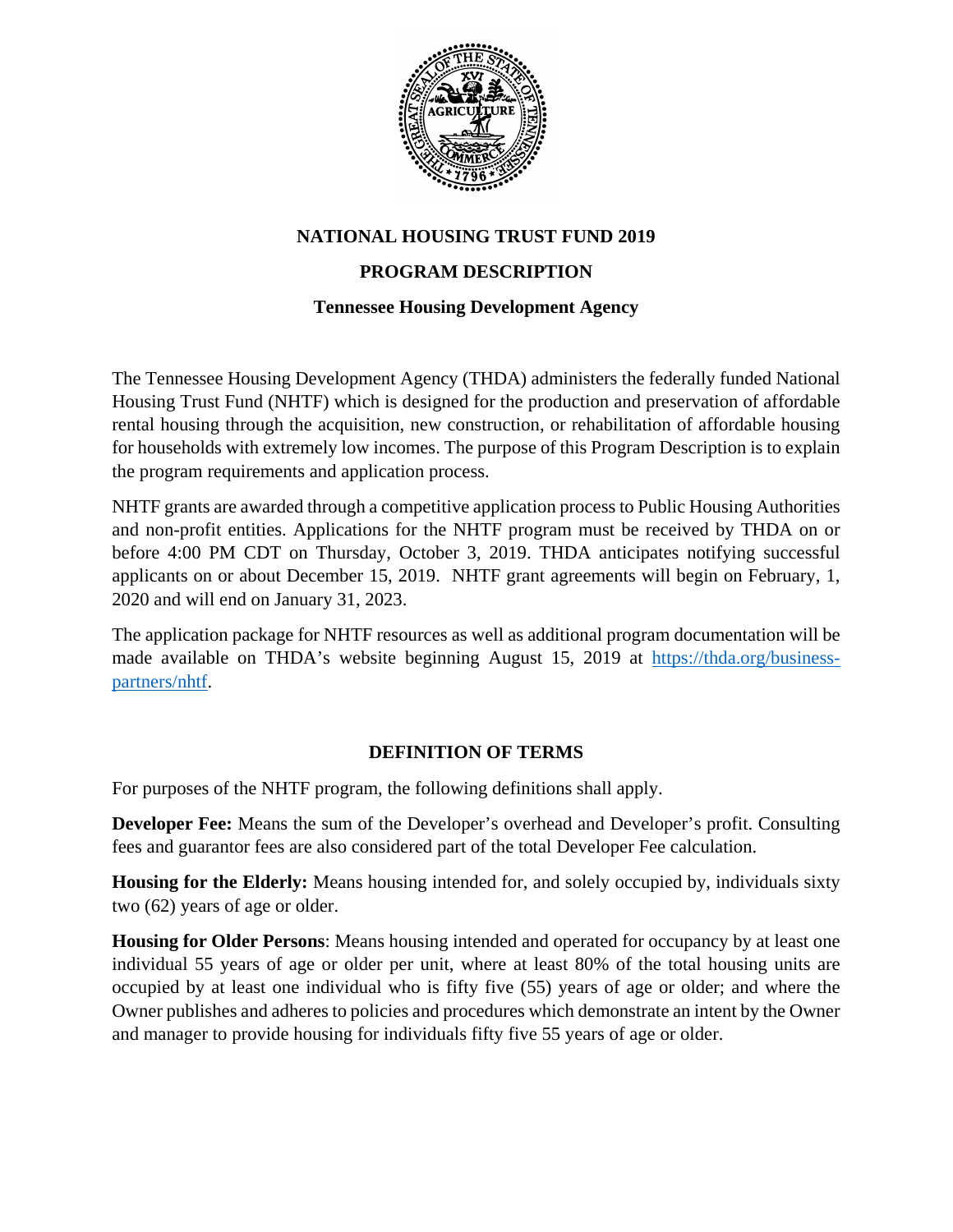**Extremely Low Income:** Means an individual or household whose income does not exceed thirty percent (30%) of the area median income, adjusted for household size or households with incomes at or below the poverty line (whichever is greater).

**Family Housing:** Means housing designed for families which does not meet the definition of "Elderly Housing" or "Housing for Older Persons".

**Grantee:** Means the state entity that prepares the NHTF Allocation Plan, receives the NHTF dollars from HUD, and administers the NHTF in the state. THDA is the NHTF grantee for the State of Tennessee.

**Layering:** Means the combining of more than one governmental resource on a NHTF-assisted project.

**Leverage:** Means a contribution of value in the form of cash, materials or labor in a pre-approved form and method toward the hard development costs of a project.

**Modular Housing:** Means housing as defined in Tennessee Code Annotated Title 68 -126-202 & 303

- *"Modular Building Unit"*: Means a structural unit, or preassembled component unit, including the necessary electrical, plumbing, heating, ventilating and other service systems, manufactured off-site and transported to the point of use for installation or erection, with or without other specified components, as a finished building. "Modular building unit" does not apply to temporary structures used exclusively for construction purposes, nonresidential farm buildings, or ready-removables that are not modular structures;
- *"Ready-removable"*: Means a structure without any foundation, footings, or other support mechanisms that allow a structure to be easily relocated but which may include electrical wiring. Ready-removable structures include, but are not limited to, stadium press boxes, guard shelters, or structures that contain only electrical, electronic, or mechanical equipment that are solely occupied for service or maintenance of such equipment; and
- *"Structure"*: Means any building or improvement and its components, systems, fixtures, and appurtenances at the time of completion or construction.

**Manufactured Housing:** Means housing as defined in Tennessee Code Annotated Title 68 -126- 202 & 303

• *"Manufactured Home"*: Means a structure, transportable in one (1) or more sections, which, in the traveling mode, is eight (8) body feet or more in width, or forty (40) body feet or more in length, or, when erected on site, is three hundred twenty (320) or more square feet, and which is built on a permanent chassis and designed to be used as a dwelling with or without a permanent foundation when connected to the required utilities, and includes the plumbing, heating, air conditioning, and electrical systems contained in the structure; except that "manufactured home" includes any structure that meets all the requirements of this subdivision (2), except the size requirements and with respect to which the manufacturer voluntarily files a certification required by the secretary;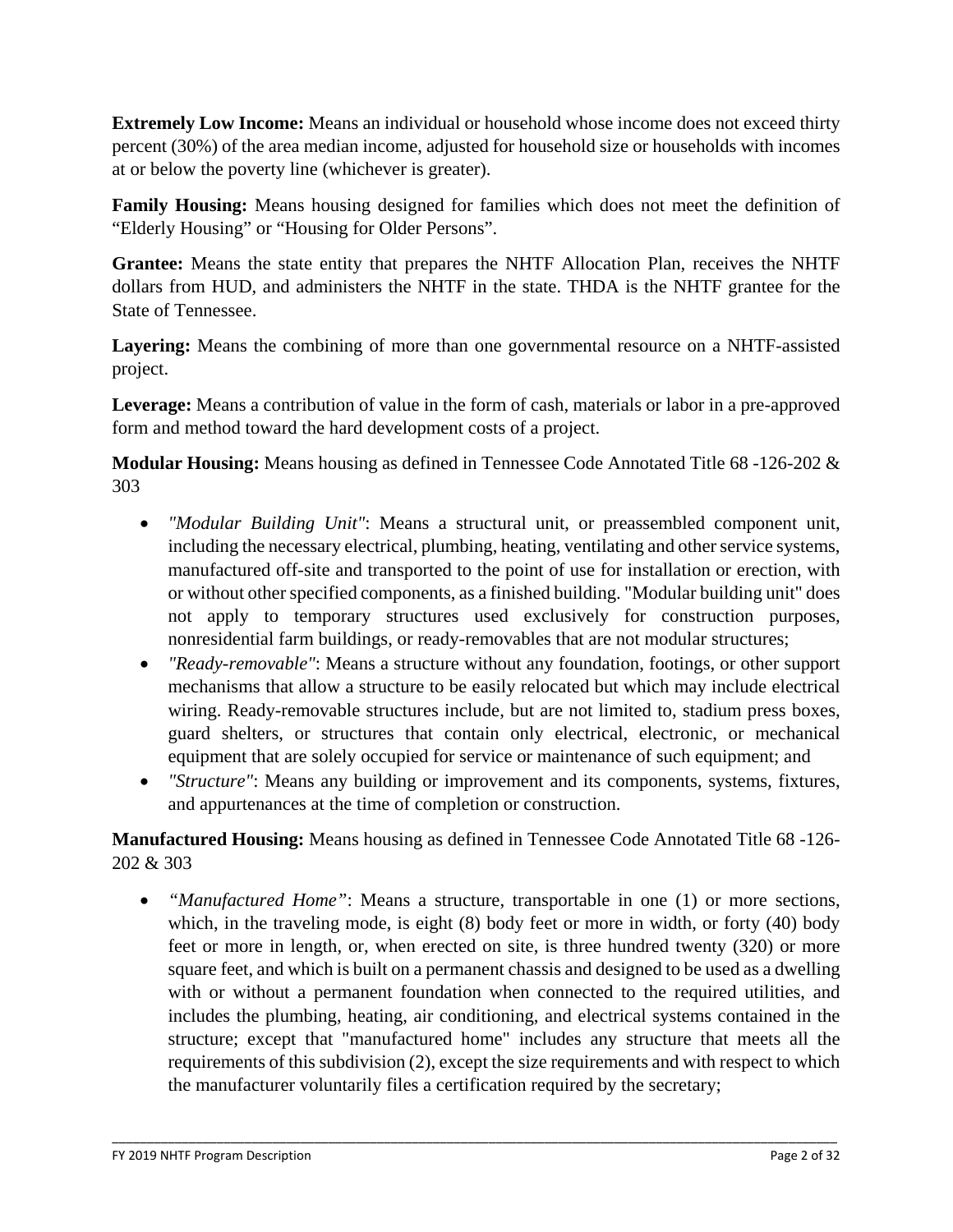- *"Manufacturer"*: Means any person engaged in manufacturing or assembling new manufactured homes.
- *"Mobile Home"*: Means a structure manufactured before June 15, 1976, that is not constructed in accordance with the National Manufactured Home Construction and Safety Standards Act of 1974, compiled in 42 U.S.C. § 5401 et seq. It is a structure that is transportable in one (1) or more sections that in the traveling mode is eight (8) body-feet or more in width and forty (40) body-feet or more in length, or, when erected on site, is three hundred twenty (320) or more square feet and that is built on a chassis and designed to be used as a dwelling with or without a permanent foundation when connected to the required utilities and includes any plumbing, heating, air conditioning and electrical systems contained in the structure;

**Multifamily Housing:** Means any building or group of buildings totaling more than four permanent residential rental units operated as a single housing project.

**NHTF-Assisted Unit:** Means a housing unit which meets the NHTF eligibility requirements and benefits from financial assistance from the NHTF.

**Period of Affordability**: Also, "Affordability Period". Means the thirty (30) year timeframe beginning at time of Project Completion as defined at 24 CFR §93.2 during which projects receiving NHTF assistance will be required to maintain affordability to households at or below 30% AMI and must maintain compliance with NHTF regulations.

**Proforma:** Means a cash flow projection for a specific period of time that takes into account expected income and expenses of a rental property and projects financial viability and affordability over the period.

**Recipient:** Means an organization, agency or other entity (including a public housing authority, a for-profit entity or a nonprofit entity) that receives NHTF assistance from THDA and is the owner of a NHTF–assisted project.

**Rent Restricted:** Means rent, including utilities and tenant-based rental assistance that does not exceed the published Maximum NHTF Rent Limit, which is affordable to households at 30% AMI and based on an assumed (1.5) persons per bedroom (single person in an efficiency).

**Single Family Housing:** Means a structure that contains at least one but no more than four permanent residential units.

**Stabilized Occupancy:** Means occupancy of at least ninety percent (90%) of the units in the property for a continuous period of at least ninety (90) calendar days.

**Substantial Rehabilitation:** Means the rehabilitation of a project in which the rehabilitation costs will be seventy five percent (75%) or more of the replacement cost.

**Total Development Cost:** Means the all-in cost of developing the project including acquisition, predevelopment costs, hard and soft construction or rehab costs, financing costs, developer fees, and reserve account capitalization.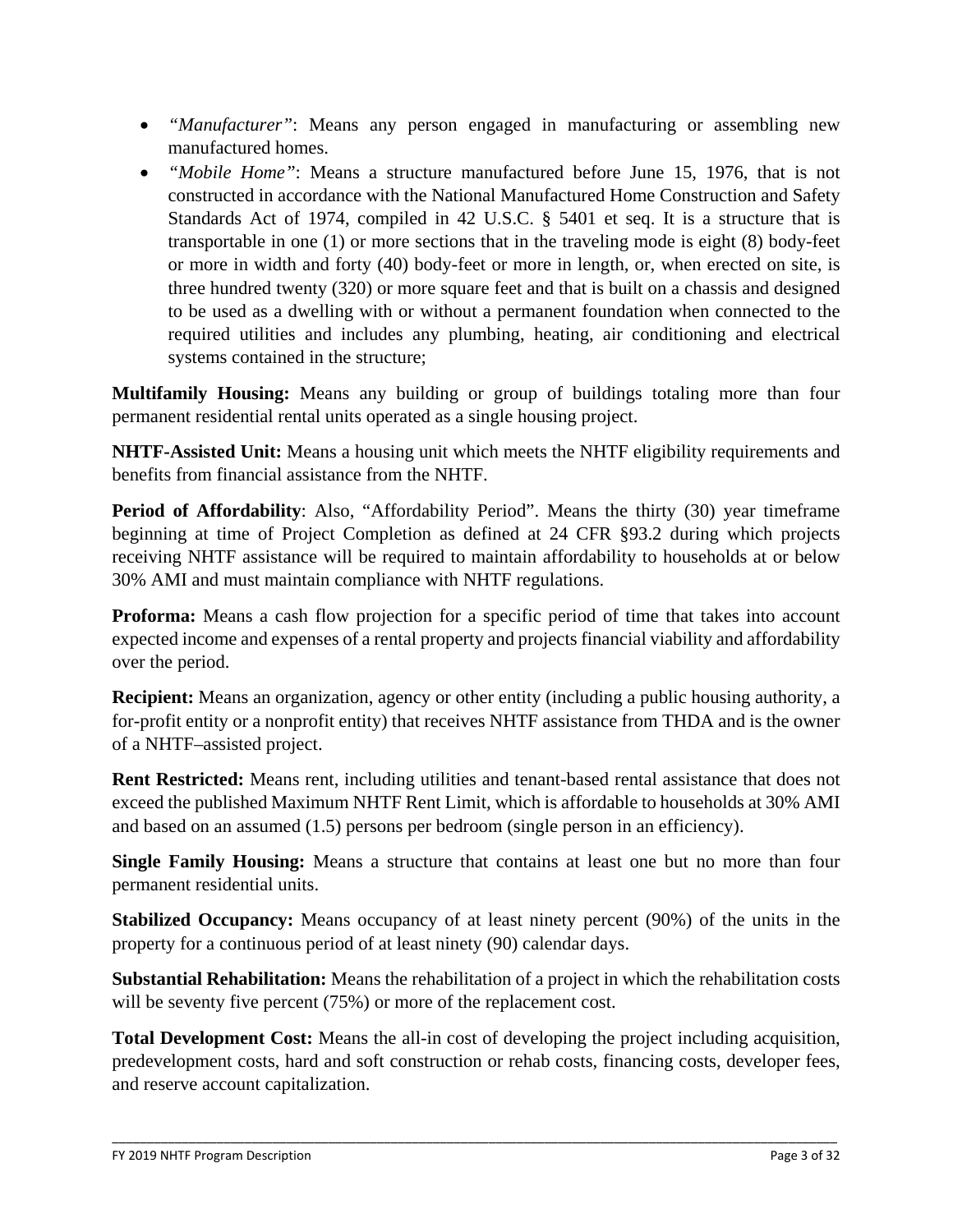**Uniform Physical Condition Standards (UPCS):** Means the standardized inspection code created by HUD and Congress in 1998 as a way of establishing a dynamic inspection code that could satisfy the diverse housing stock monitored by the U.S. Department of Housing and Urban Development (HUD). The inspection code predominately provides a set of minimum standards for components found in real estate.

### **THE NATIONAL HOUSING TRUST FUND**

The NHTF was established under Title I of the Housing and Economic Recovery Act of 2008, Section 1131 (Public Law 110-289). Section 1131 of HERA amended the Federal Housing Enterprises Financial Safety and Soundness Act of 1992 (12 U.S.C. 4501 et seq.) (Act) to add a new section 1337, entitled "Affordable Housing Allocation" and a new section 1338, entitled "Housing Trust Fund."

This program is governed by Title 24 Code of Federal Regulations, Parts 91 and 93; Interim Rule. Those regulations are incorporated by reference in this Program Description. In cases of conflicting requirements, the more stringent requirement will apply.

Tennessee operates a THDA-funded Housing Trust Fund commonly known as the "Housing Trust Fund", "HTF", or the "Tennessee Housing Trust Fund" While all references in this program description and other related documentation refer to this funding as the "National HTF" or "NHTF", all federal requirements will identify this resource as the "Housing Trust Fund" or "HTF". Applicants and recipients of NHTF funding must maintain awareness of this distinction in all program documentation.

# **1) ALLOCATION OF FUNDS**

- a. The total allocation for this round of NHTF funding under this program description will be \$3,377,390. THDA will award ninety percent (90%) of the allocated amount in NHTF grants to successful applicants though a competitive application process. Each award will be a minimum of two hundred fifty thousand dollars (\$250,000) and a maximum of nine hundred thousand dollars (\$900,000).
- b. NHTF funding will be allocated as provided in the State of Tennessee's Consolidated Plan, as amended. THDA will use ten percent (10%) of the NHTF allocation for its own administrative expenses.

# **2) ELIGIBLE RECIPIENTS**

a. THDA will accept applications for the NHTF program from public housing authorities, and non-profit entities that will be the owner of the proposed rental project. If the Applicant is involved in a partnership associated with a low income housing tax credit project, the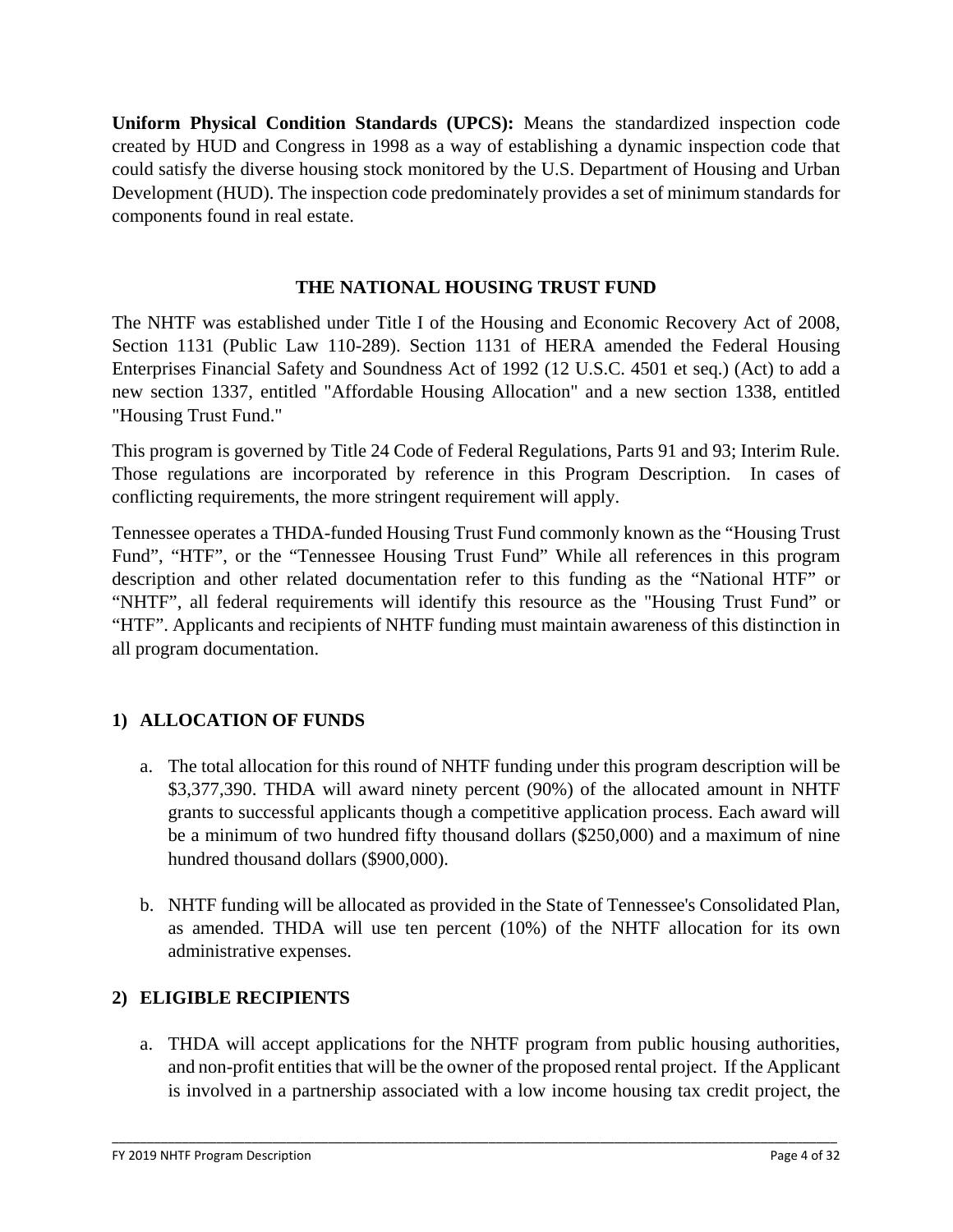Applicant must be the sole general partner or the sole managing member of the ownership entity or own 100% of the stock of a corporate ownership entity. The Applicant must materially participate (regular, continuous, and substantial on-site involvement) in the development and operation of the development throughout the compliance period.

- b. To be eligible the entity must meet the following criteria:
	- i) Be organized and existing to do business in the State of Tennessee, or if organized in another state, must be qualified to do business in the State of Tennessee.
	- ii) Demonstrate at least two years of related housing experience in Tennessee. For the purposes of this program, "related housing experience" means the development, ownership and management of affordable rental housing.
	- iii) Demonstrate the financial capacity necessary to undertake, complete, and manage the proposed project, as demonstrated by its ability to own, construct, or rehabilitate and manage and operate affordable rental housing. THDA will evaluate the experience of the entire proposed team with owning, developing and managing projects of similar size and scope serving the intended population proposed. Applicants and their development team must undergo an evaluation by THDA of their capacity before the applicant may qualify as an eligible Recipient.
	- iv) Have demonstrated understanding of the Federal, State and local housing programs used in conjunction with NHTF funds to ensure compliance with all applicable program requirements and regulations.
	- v) Not be debarred or excluded from receiving federal assistance or THDA assistance prior to selection or entering into the written agreement with THDA.
	- vi) Certify that housing units assisted with the NHTF will comply with NHTF program requirements during the entire period that begins upon selection and ending upon the conclusion of all NHTF‐funded activities.

# **3) FORM OF ASSISTANCE**

- a. NHTF funds will be awarded as a grant secured by a note, deed of trust, and a restrictive covenant.
	- i) Grantee will be required to record a note, deed of trust and restrictive covenants during the construction phase prior to requesting any draws.
	- ii) Final legal documents including a grant note, deed of trust and restrictive covenants must be recorded at time of final closing. A copy of all recorded final legal documents must be submitted to THDA within 30 days of final closing.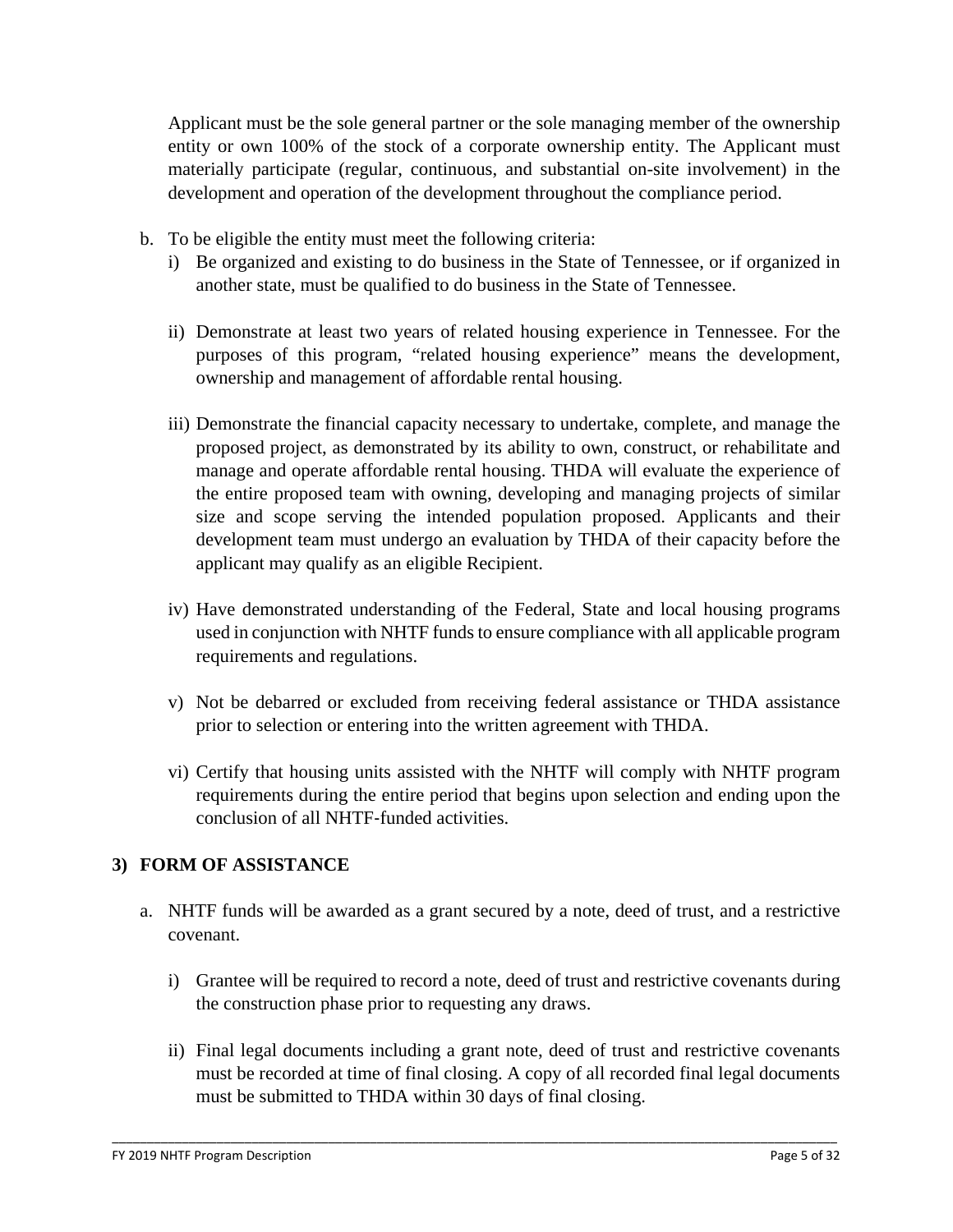#### **4) LEVEL OF SUBSIDY**

- a. The investment of NHTF funds must conform to the following minimum and maximum standards per unit:
	- i) Minimum NHTF Funds: \$1,000 per unit
	- ii) Maximum NHTF Funds Per Unit:

| \$62,445  | 0-Bedroom (Efficiency) Limit |
|-----------|------------------------------|
| \$71,584  | 1-Bedroom Limit              |
| \$87,047  | 2-Bedroom Limit              |
| \$112,611 | 3-Bedroom Limit              |
| \$123,611 | 4-Bedroom Limit              |
|           |                              |

#### **5) DEVELOPER FEE**

a. A Developer Fee of up to fifteen percent (15%) of the NHTF development costs, net of the development fee, acquisition costs and any permanent financing costs may be charged as a project soft cost.

#### **6) ELIGIBLE ACTIVITIES**

- a. NHTF funds must be used to produce or preserve affordable, permanent rental housing that addresses the needs of extremely low-income households. The housing may be stick built or Modular Housing, provided that the housing meets all the applicable state and local codes. NHTF funds may only be charged to NHTF units or residential buildings where NHTF fixed or floating units are located per the allocation formula in HUD's final rule for the "National" Housing Trust Fund. Eligible housing activities include:
	- i) New construction of rental housing units.
	- ii) Acquisition and/or rehabilitation of existing rental housing units.
	- iii) Funding of an operating cost reserve associated with the new construction or acquisition and rehabilitation of housing assisted with NHTF funds

#### **7) UNIT DESIGNATION**

a. Fixed and floating HTF units. In a project containing HTF-assisted and other units, the grantee may designate fixed or floating HTF units.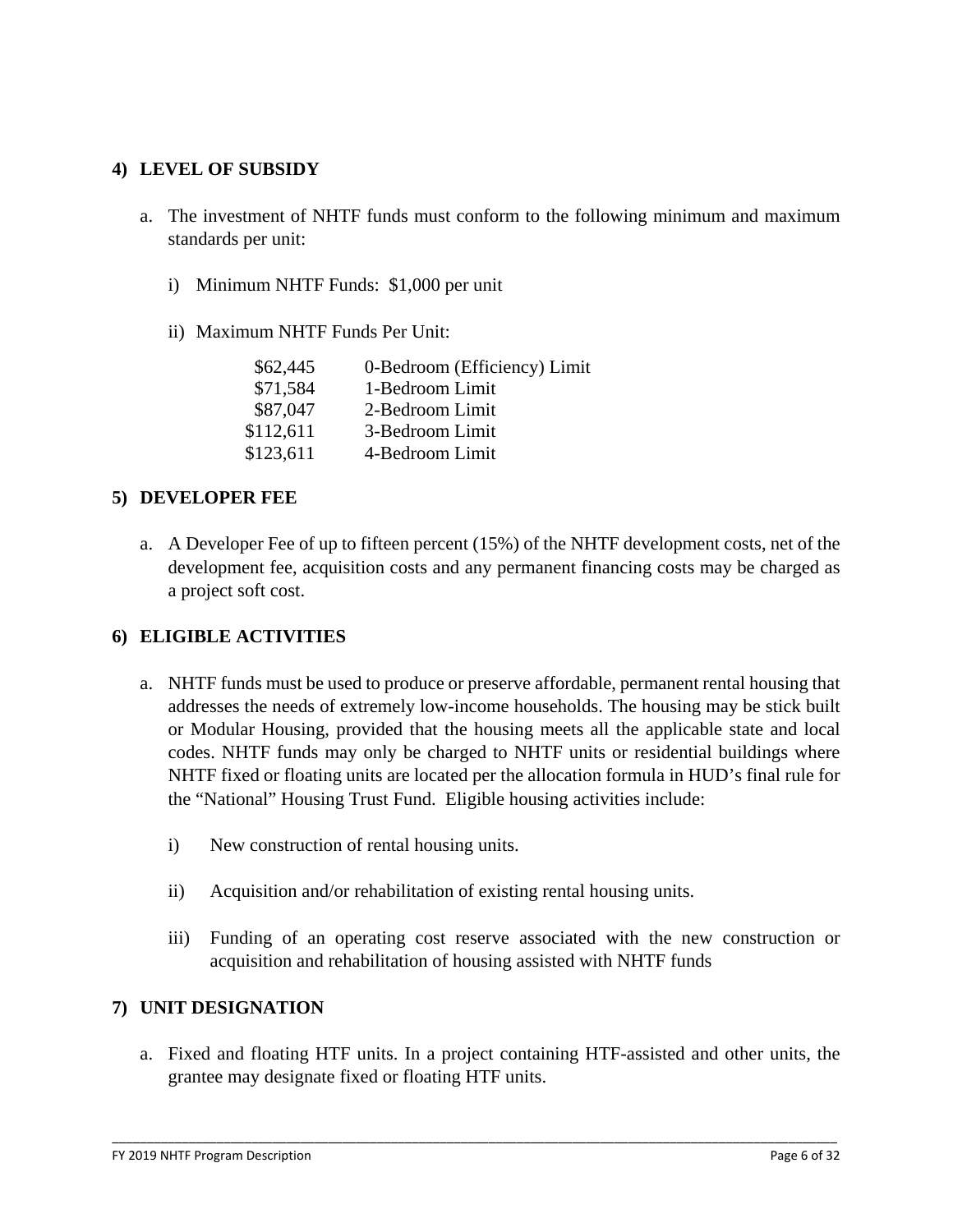b. This designation will be required in the application and must be included in the written agreement between THDA and the recipient.

# **8) PROHIBITED ACTIVITIES**

- a. Providing tenant-based rental assistance for the special purposes of the existing Section 8 program, in accordance with Section 212(d) of the Act.
- b. Assisting or developing emergency shelters (including shelters for disaster victims) or facilities such as nursing homes, convalescent homes, hospitals, residential treatment facilities, correctional facilities, dormitories, including those for farm workers or housing for students.
- c. Providing any form of housing that is considered short term or transitional.
- d. Providing NHTF assistance to rental units that require reconstruction.
- e. Providing NHTF assistance to rental units that are Manufactured Housing and/or Manufactured Housing lots.
- f. Using NHTF funds to refinance existing debt.
- g. Using NHTF funds for the acquisition and rehabilitation or new construction of housing for sale to home buyers.
- h. Providing non-federal matching contributions required under any other Federal program.
- i. Providing assistance authorized under Section 9 of the 1937 Act (annual contributions for operation of public housing).
- j. Carrying out activities authorized under 24 CFR Part 968 (Public Housing Modernization).
- k. Providing assistance to eligible low-income housing under 24 CFR Part 248 (Prepayment of Low Income Housing Mortgages).
- l. Providing assistance to a project previously assisted with NHTF funds during the period of affordability established by HUD and THDA in the written agreement with the Recipient as stated in § 93.205(a) except as permitted for renewal of funds committed to operating cost assistance.
	- i) Additional NHTF funds may be committed to a project up to one year after project completion, but the amount of NHTF funds in the project may not exceed the maximum per-unit subsidy amount as determined by HUD. HUD has prescribed the use of the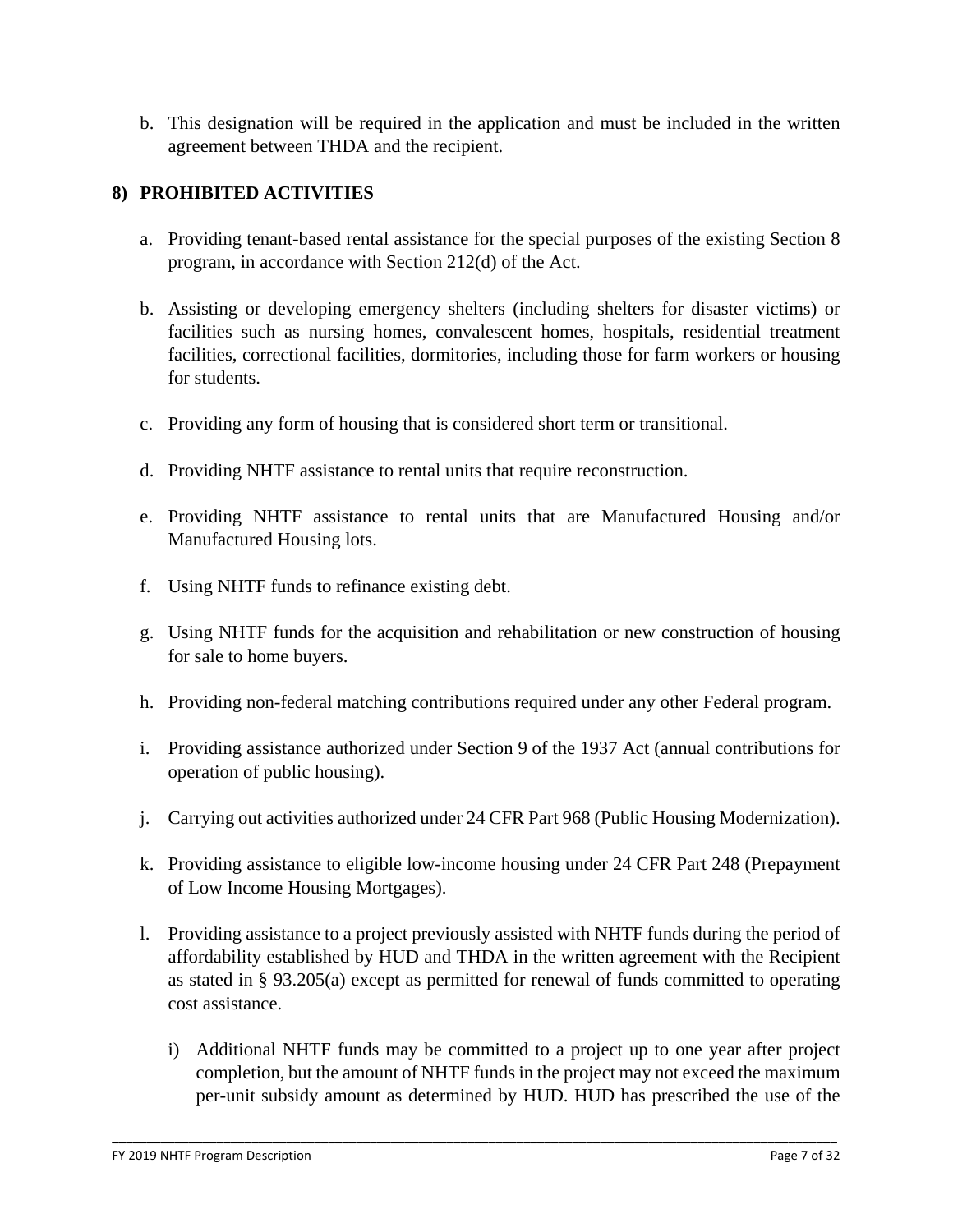Section 234 – Condominium Housing Limits from the Annual Indexing of Basic Statutory Mortgage: Limits for Multi-Family Housing Programs as described in the Interim Rule; (See Paragraph 4 above)

- m. Using NHTF funds for political activities; advocacy; lobbying, whether directly or through other parties; counseling services; travel expenses; and preparing or providing advice on tax returns.
- n. Using NHTF funds for administrative, outreach, or other costs of the Recipient, or any other Recipient of such grant amounts, subject to the exception in Section  $1338(c)(10)(D)(iii)$  of the Act,
- o. Paying for any cost that is not eligible under 24 CFR 92.730 through 93.200.

# **9) LAYERING**

- a. Layering is the combination of government resources on a NHTF-assisted project.
- b. THDA will review each project to ensure that only the minimum amount of NHTF assistance needed is allocated to the project.
- c. Total NHTF resources allocated to any project cannot exceed the current maximum per unit subsidy limit.

# **10) LEASE-UP AND INITIAL OCCUPANCY**

- a. Projects must be fully occupied by income eligible tenants within six (6) months of issuance of a certificate of occupancy for the completed units. If all units are not fully occupied by income eligible tenants within six (6) months of completion of construction or acquisition and rehabilitation, the grant Recipient must report to THDA on current marketing efforts in a form and with substance as required by THDA.
- b. If a rental project has not achieved initial occupancy within eighteen (18) months of Completion, all NHTF funds invested in the rental project must be repaid to THDA.

# **11) LEVERAGE**

a. Leverage must be in the form of contributions to the project's hard development costs.

\_\_\_\_\_\_\_\_\_\_\_\_\_\_\_\_\_\_\_\_\_\_\_\_\_\_\_\_\_\_\_\_\_\_\_\_\_\_\_\_\_\_\_\_\_\_\_\_\_\_\_\_\_\_\_\_\_\_\_\_\_\_\_\_\_\_\_\_\_\_\_\_\_\_\_\_\_\_\_\_\_\_\_\_\_\_\_\_\_\_\_\_\_\_\_\_\_\_\_\_\_\_\_\_

b. In the scoring matrix, any project that has leveraged funds will receive additional points. Leveraged funds are funds provided by the applicant and grants from other sources. The value of land acquired through non-NHTF resources may be counted as leverage when the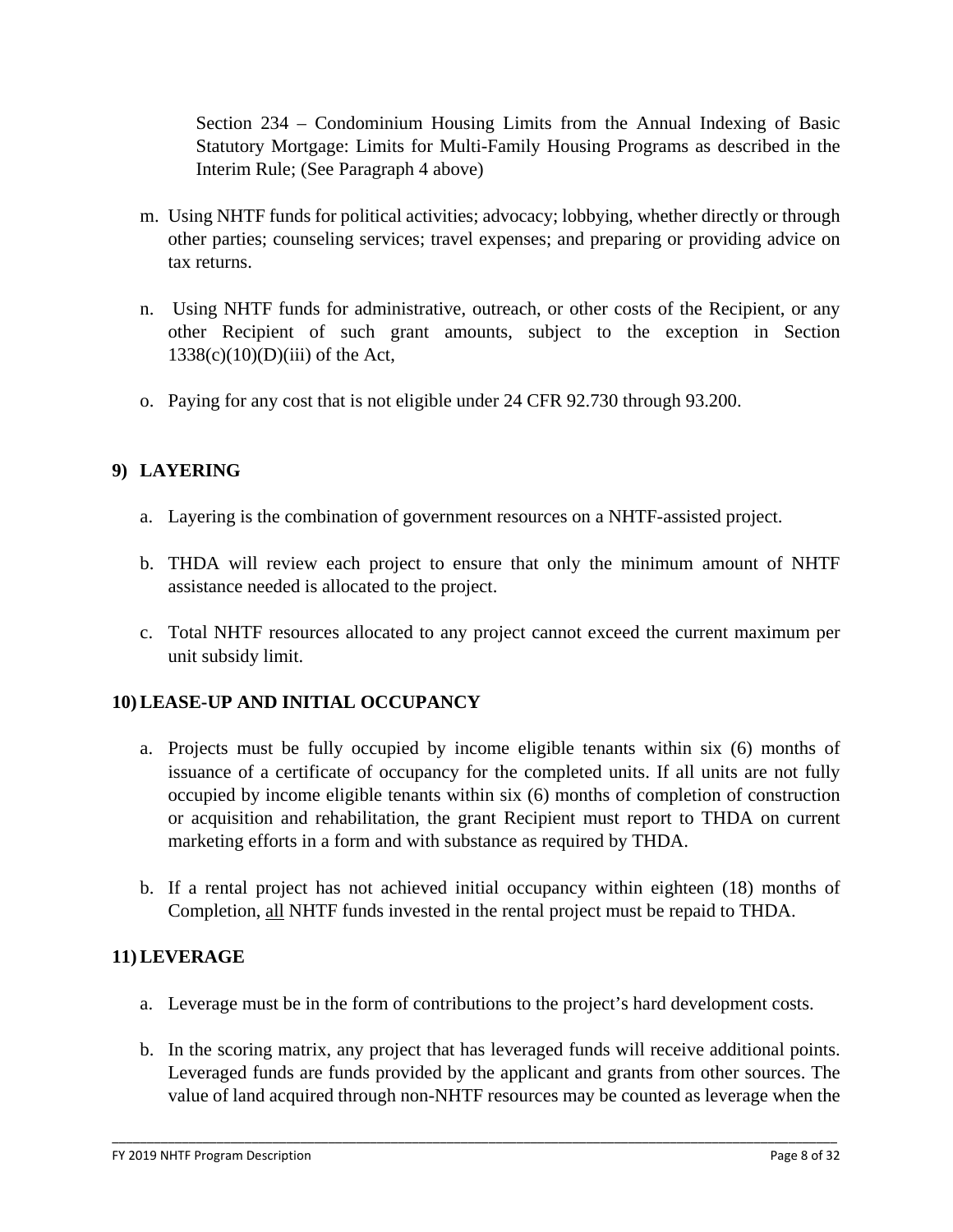appraised value is documented and proof of ownership at the time of application is demonstrated. Loan proceeds from a lending institution do not count as leverage. However, the savings generated from a below market interest rate will count as leverage when properly documented. Administrative funds, anticipated fund-raising revenues and construction loans do not count toward leverage. Leveraged funds counted in one program year do not qualify again as leverage in subsequent years. All proposed leverage must be thoroughly supported by appropriate back-up documentation, including firm commitment letters, award letters, and warranty deeds.

c. The value of donated labor, materials and land will count toward leverage. The value of unskilled labor is set at the current minimum wage, and the value of skilled labor is set at twice the current minimum wage. The value of land and/or a building donated or acquired for a project prior to the application will count as leverage, but there must be an appraisal or tax assessment included in the application to document its value. In order to count donated supplies or materials, only the documented value of the actual goods or materials will be considered and they must be legitimately required by the project. The donor must provide a letter to confirm the amount of the supplies or materials. Proposed discounts will not count as leverage.

# **12) MARKET**

a. Applicants must document that neighborhood market conditions demonstrate a need for the project.

# **13) MIXED INCOME TENANCY**

- a. For the purpose of the NHTF Program, a "mixed income" project contains at least one residential unit that is set aside for an extremely low income household and one or more other residential units available to tenants in other higher income designations as defined by HUD; very low income, low income, moderate income and/or above.
- b. NHTF funds may only be used for NHTF qualifying residential units.

#### **14) MIXED USE PROJECTS**

a. For purposes of the NHTF Program, a "mixed-use" project contains, in addition to at least one residential unit, other non-residential space which is available to the public. If laundry and/or community facilities are for use exclusively by the project tenants and their guests, then the project is not considered mixed-use. Neither a leasing office nor a maintenance area will trigger the mixed-use requirements. No NHTF funds can be used to fund the commercial or non-residential portion of a mixed-use project. Therefore, if a NHTFassisted project contains such commercial or non-residential space, other sources of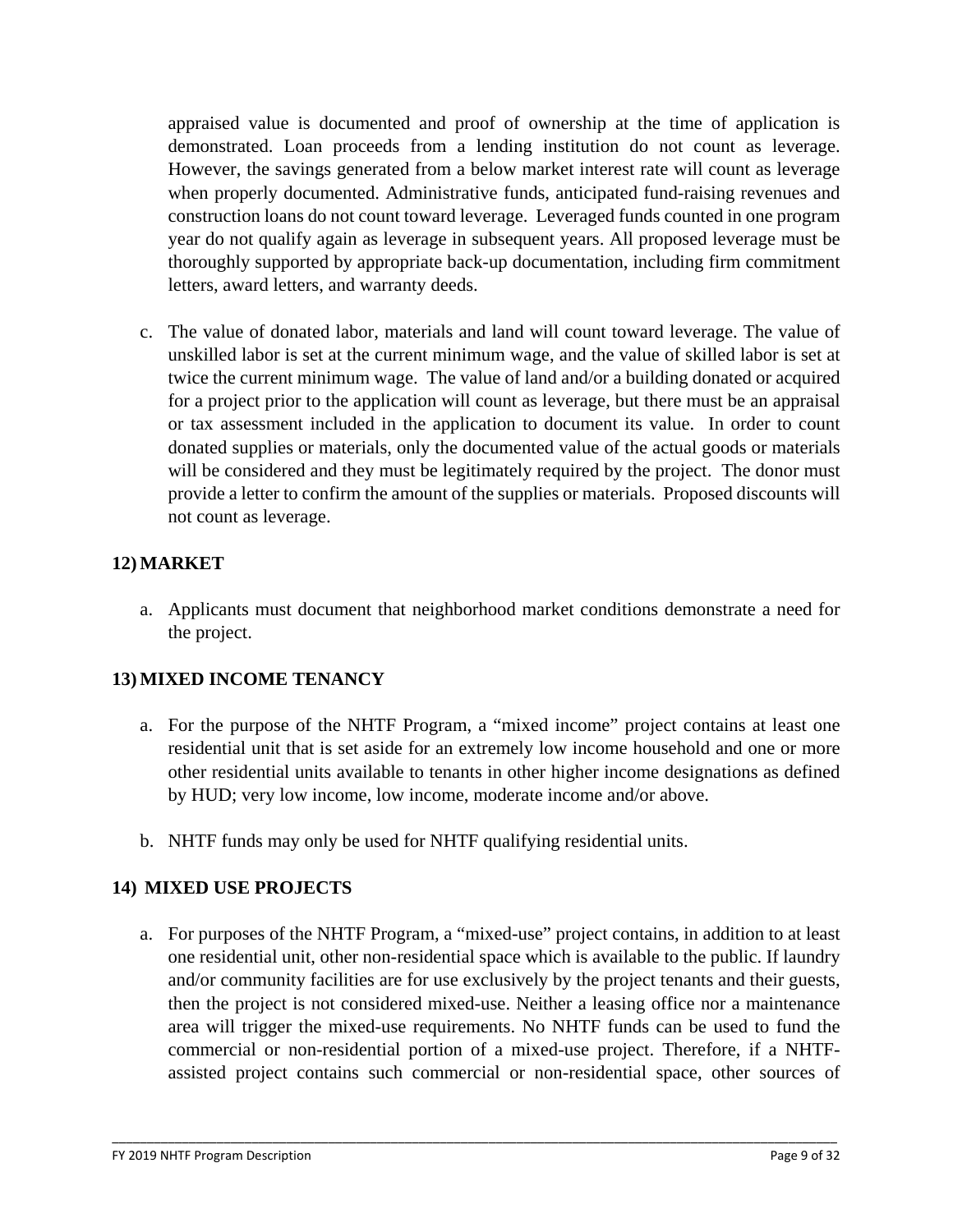funding must be used to finance that space. In order to be eligible for NHTF funding, a mixed-use project must meet the following conditions:

- i) Residential living space in the project must constitute at least fifty one percent (51%) of the total project space.
- ii) Each building in the project must contain residential living space
- b. NHTF funds can only be used to fund the residential portion of the mixed-use project which meets the NHTF rent limits and income requirements. If the rental project will contain a model apartment that will be shown to potential renters, the model apartment will be considered a non-residential area subject to the mixed-use requirements, unless the model apartment will be rented in the event of high occupancy.

# **15) RENT LEVELS AND UTILITY ALLOWANCES**

- a. Every NHTF assisted unit is subject to rent limits designed to make sure that rents are affordable to extremely low income households. These maximum rents may be referred to as NHTF rents. Available at [https://thda.org/business-partners/nhtf.](https://thda.org/business-partners/nhtf)
- b. Rents are limited for the length of the Period of Affordability. These rents are determined on an annual basis by HUD. The Recipient/Owner will be provided with these rents, which include all utilities.
- c. The cost of utilities paid by tenants must be subtracted (using applicable utility allowances) from the published NHTF rents to determine the maximum allowable rents.
- d. THDA must annually review and approve the rents for each NHTF-assisted rental project. In addition, THDA must determine individual utility allowances for each rental project either by using the HUD Utility Schedule Model or determining the utility allowance based on the specific utilities used at the project. Utility allowances are reviewed and updated annually. Use of utility allowances provided by public housing authorities is not permitted.
- e. NHTF rents are not necessarily representative of market conditions and NHTF rents may increase or decrease from year to year. Regardless of changes in fair market rents and in median income over time, the NHTF rents for a project are not required to be lower than the NHTF rents for the project in effect at the time of Commitment as defined at 24 CFR §93.2
- f. Each Recipient must be aware of the market conditions of the area in which the project is located. Rents shall not exceed the published NHTF rents, adjusted for utility arrangements and bedroom size.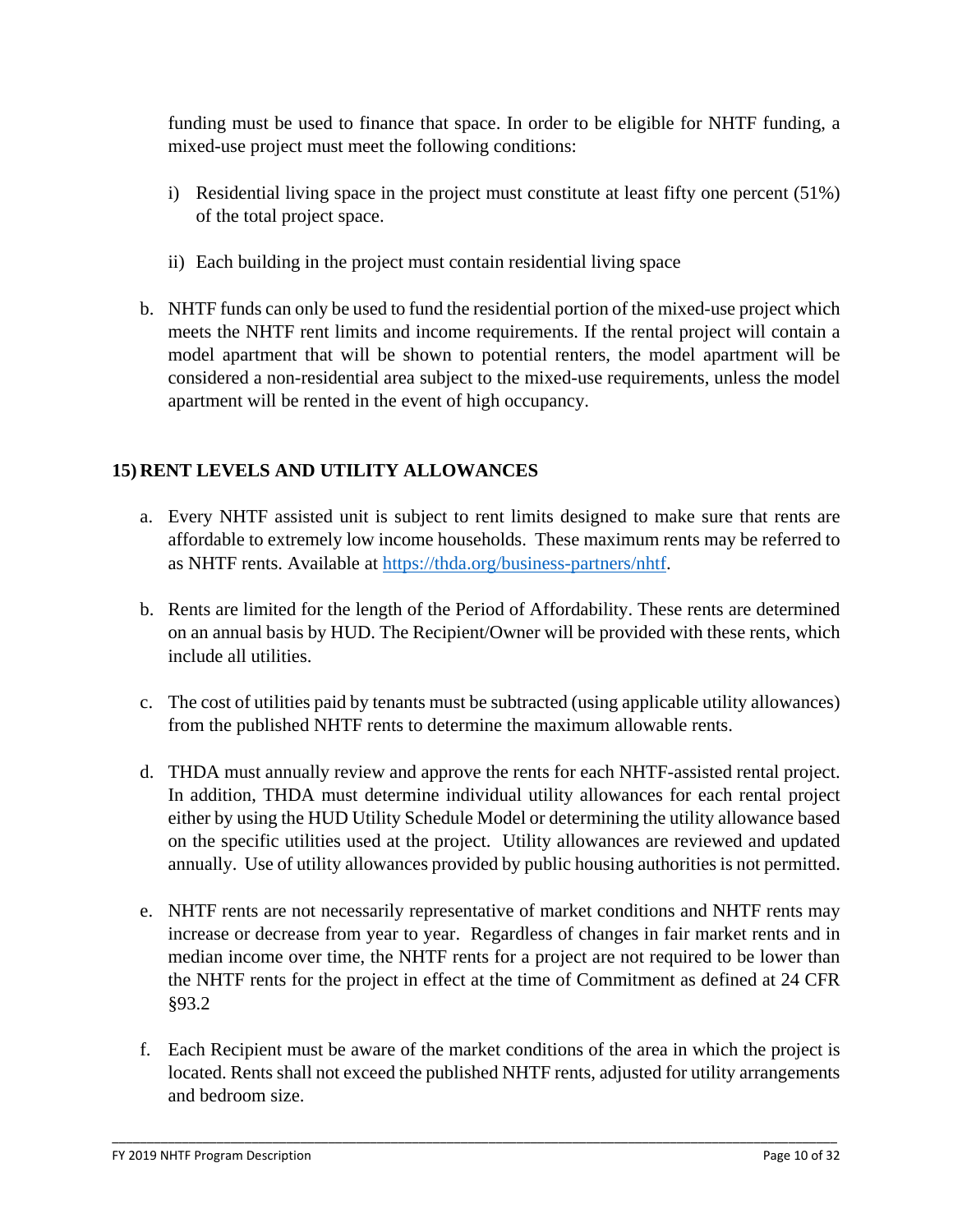g. If the NHTF-assisted unit receives project-based rental subsidy, and the tenant pays a contribution toward rent of not more than 30% of the tenant's adjusted income, then the maximum rent for the NHTF-assisted unit (only and specifically for the unit in which the project based rental subsidy is designated) is the rent allowable under the project-based rental subsidy program, also known as the payment standard.

### **16) LONG TERM OCCUPANCY REQUIREMENTS**

a. Tenants whose annual incomes increase to over 30% of median may remain in occupancy but must pay no less than thirty percent (30%) of their adjusted monthly income for rent and utilities.

### **17)INCOME LIMITS**

- a. NHTF funds must be used to benefit only Extremely Low-Income households.
- b. The income limits apply to the incomes of the tenants, not to the owners of the property. 100% of the tenant households in NHTF-assisted units must be Extremely Low Income. Households must meet the NHTF Income Limit established by HUD and effective at the time of application for occupancy of a NHTF-assisted unit.
- c. Income Determination: To ensure that the income targeting requirements are met, a Recipient must verify that each household occupying an NHTF-assisted unit is incomeeligible by determining the household's annual income. When determining eligibility, the Recipient must calculate annual income as defined at 24 CFR 5.6091. The method for determining and calculating annual income for tenants are also addressed in the full text of the interim rule.
- d. The income of the household to be reported for purposes of eligibility is the sum of the annual gross income of the beneficiary, the beneficiary's spouse, and any other household member residing in the rental unit. Annual gross income is "anticipated" for the next twelve (12) months, based upon current circumstances or known upcoming changes, minus certain income exclusions.
- e. Current limits are in available at [https://thda.org/business-partners/nhtf.](https://thda.org/business-partners/nhtf)
	- i) Median income for an area of the state shall be that median income value established by HUD.

\_\_\_\_\_\_\_\_\_\_\_\_\_\_\_\_\_\_\_\_\_\_\_\_\_\_\_\_\_\_\_\_\_\_\_\_\_\_\_\_\_\_\_\_\_\_\_\_\_\_\_\_\_\_\_\_\_\_\_\_\_\_\_\_\_\_\_\_\_\_\_\_\_\_\_\_\_\_\_\_\_\_\_\_\_\_\_\_\_\_\_\_\_\_\_\_\_\_\_\_\_\_\_\_

ii) Median incomes change when HUD makes revised estimates.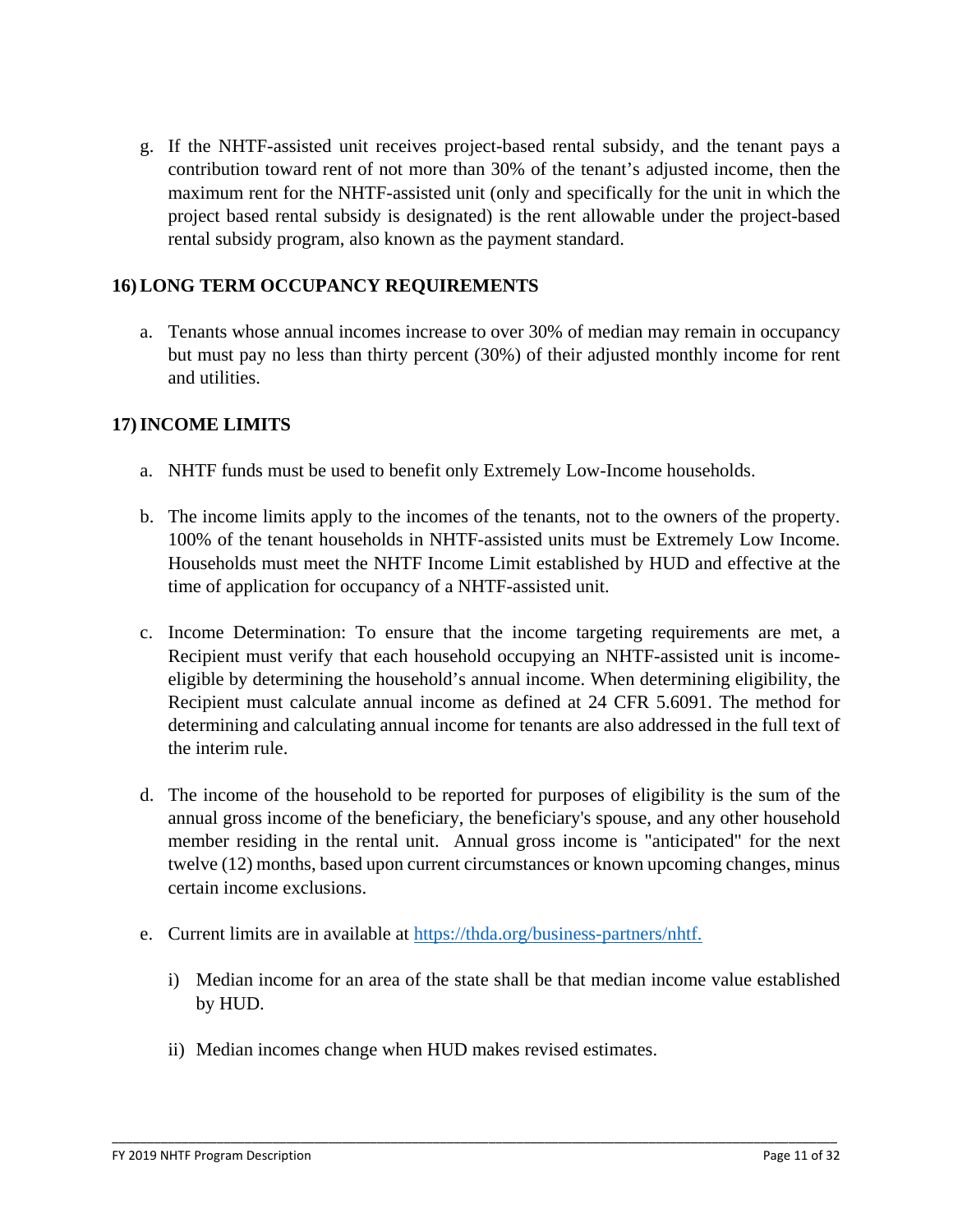#### **18) HOUSING SET-ASIDES FOR INDIVIDUALS WITH DISABILITIES**

a. Applications that propose housing in which more than twenty percent (20%) of the assisted units will be set-aside for individuals with disabilities must meet the qualities of settings that are eligible for reimbursement under the Medicaid home and community-based services that were established by the Centers for Medicare and Medicaid Services (CMS) in the final rule dated January 16, 2014:

[https://www.federalregister.gov/articles/2014/01/16/2014-00487/medicaid-program-state](https://www.federalregister.gov/articles/2014/01/16/2014-00487/medicaid-program-state-plan-home-and-community-based-services-5-year-period-for-waivers-provider)[plan-home-and-community-based-services-5-year-period-for-waivers-provider.](https://www.federalregister.gov/articles/2014/01/16/2014-00487/medicaid-program-state-plan-home-and-community-based-services-5-year-period-for-waivers-provider)

- b. The final rule requires that all home and community-based settings meet certain qualifications, including:
	- i) Is integrated and supports full access to the greater community.
	- ii) Is selected by the individual from among setting options.
	- iii) Ensures individual rights of privacy, dignity, and respect, and freedom from coercion and restraint.
	- iv) Optimizes autonomy and independence in making life choices.
	- v) Facilitates choice regarding services and who provides them.
- c. For provider owned or controlled residential settings, the following additional requirements apply:
	- i) The individual has a lease or other legally enforceable agreement providing similar protections.
	- ii) The individual has privacy in their unit including lockable doors, choice of roommates, and freedom to furnish or decorate the unit.
	- iii) The individual controls his/her own schedule, including access to food at any time.

- iv) The individual can have visitors at any time.
- v) The setting is physically accessible.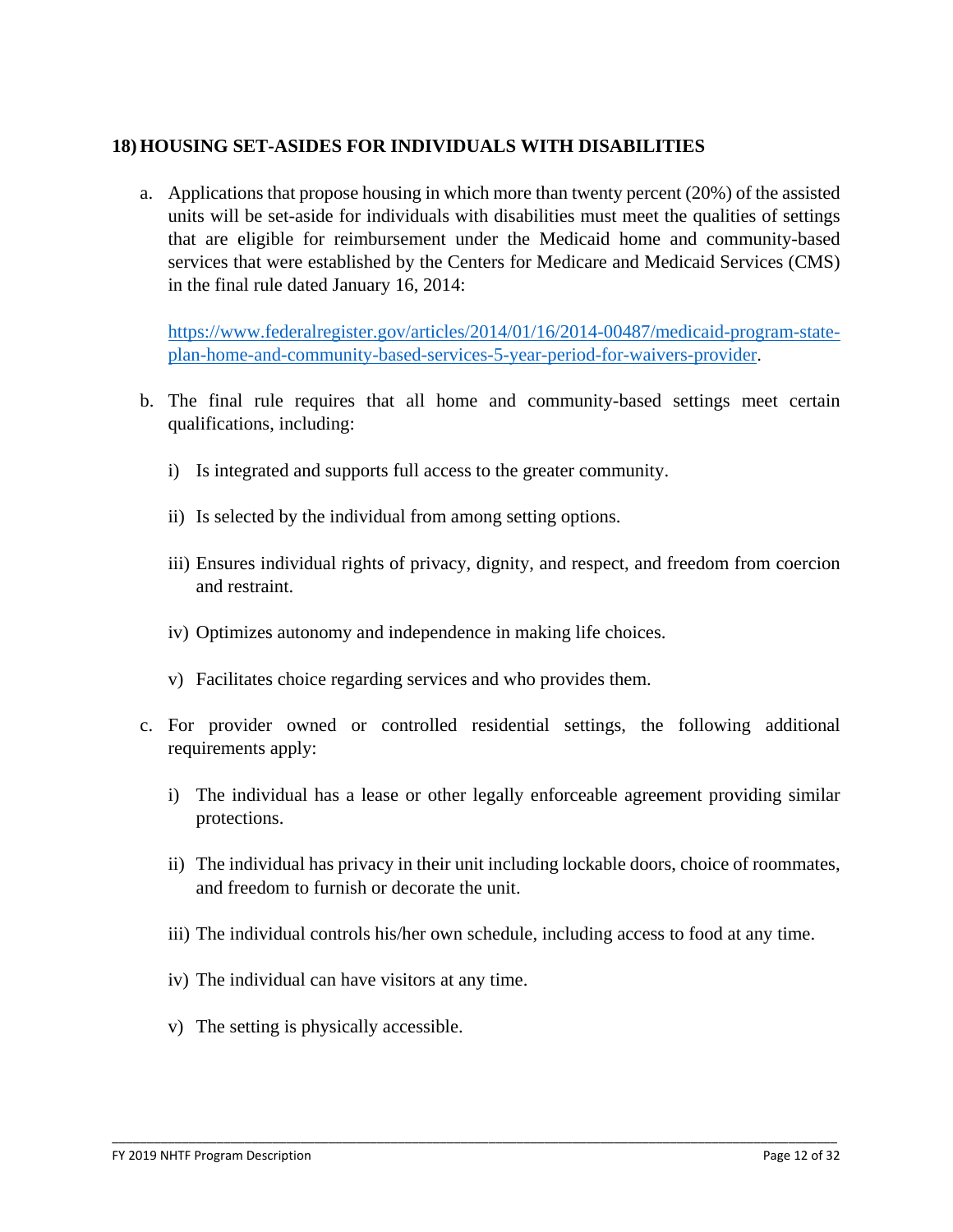#### **19) PROPERTY AND DESIGN STANDARDS**

- a. Property standards must be met when NHTF funds are used for a project. All rental housing constructed or rehabilitated with NHTF funds must meet all THDA Design Standards, applicable local, county and state codes, rehabilitation standards, Uniform Property Condition Standards (UPCS), and zoning ordinances at the time of project completion.
- b. In the absence of a local code, new construction of single-family units for rental must meet the current, State-adopted edition of the International Residential Code for One- and Two-Family Dwellings. The newly constructed units must also meet accessibility requirements and mitigate disaster impact as applicable per State and local codes, ordinances, etc. Rehabilitation of existing single-family units for rental must meet the current, Stateadopted edition of the International Existing Building Code.
- c. NHTF funded units must also conform to the THDA Minimum Design Standards for New Construction of Single Family and Multifamily Units or to the THDA Design Standards for Rehabilitation of Single Family and Multifamily Housing Units, as applicable. THDA must review and approve plans, work write-ups and written cost estimates and determine cost reasonableness for both new construction and rehabilitation prior to putting the project out to bid.
- d. Additional design standards include:
	- i) Energy Code. New construction projects must also meet the State-adopted edition of the International Energy Conservation Code. Copies of the Energy Code may also be obtained from the International Code Council at the address listed above.
	- ii) Energy Conservation. In addition to meeting the State-adopted edition of the International Energy Conservation Code, new construction projects must be Energy Star qualified as certified by an independent Home Energy Rating System (HERS) rater.
	- iii) Broadband Infrastructure. THDA requires that newly constructed rental units and those which are substantially rehabilitated must be wired for broadband internet access.
	- iv) Modular Housing must be certified by the state of Tennessee
- e. Section 504
	- i) Section 504 of the Rehabilitation Act of 1973 prohibits discrimination in federally assisted activities and programs on the basis of disability, and imposes requirements to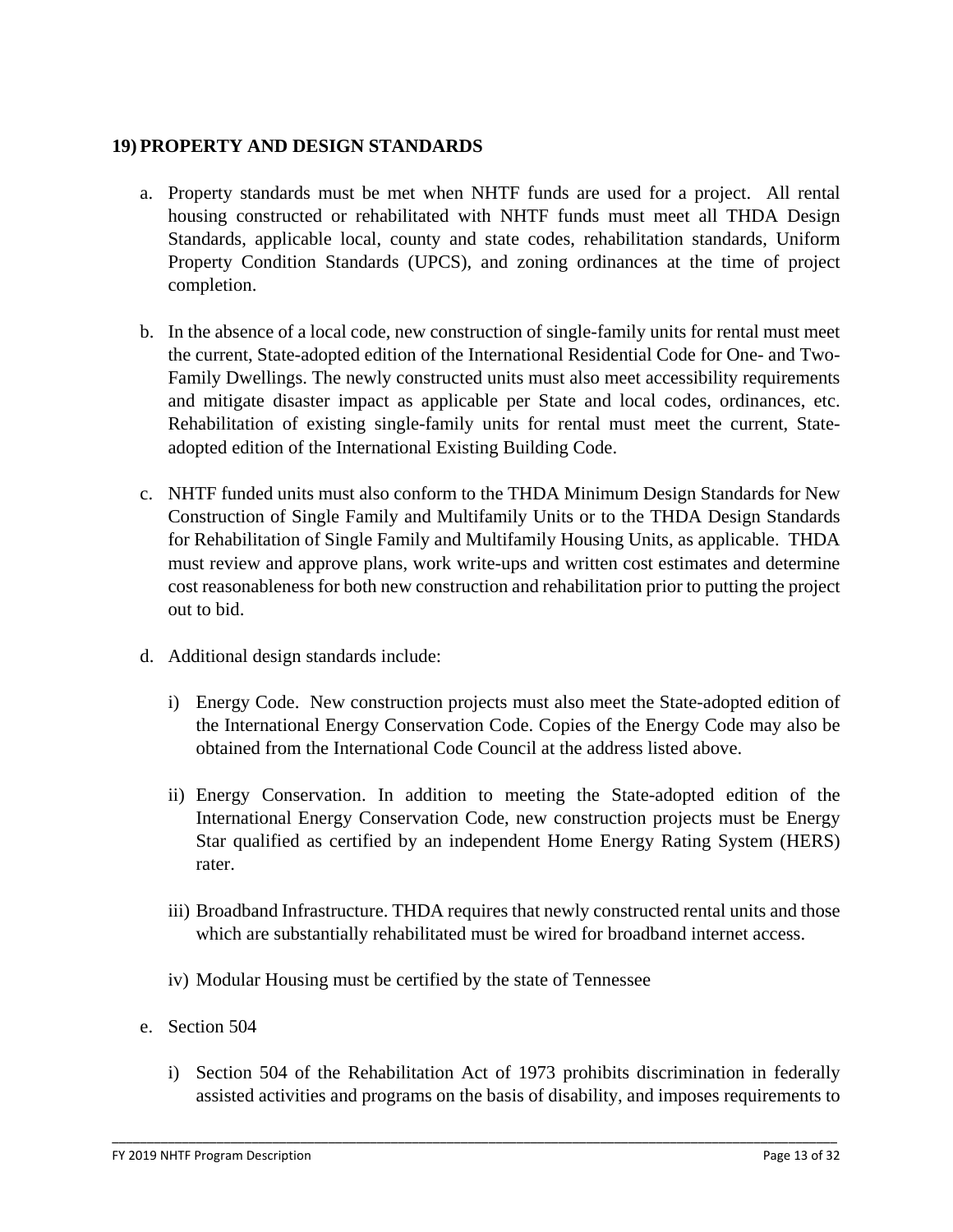ensure accessibility for qualified individuals with disabilities to these programs and activities.

- ii) For new construction of Multifamily Housing (five or more units), a minimum of 5% of the units in the project (but not less than one unit) must be accessible to individuals with mobility impairments, and at a minimum, an additional two percent (2%) of the units (but not less than one unit) must be accessible to individuals with sensory impairments. The total number of units in a NHTF-assisted project, regardless of whether all units are NHTF-assisted, is used as the basis for determining the minimum number of accessible units. Also, in a project where not all the units are NHTF-assisted, the accessible units may be either NHTF-assisted or non-NHTF-assisted.
- iii) The Section 504 definition of substantial rehabilitation for Multifamily Housing includes construction in a project with fifteen (15) or more units for which the rehabilitation costs will be seventy five percent (75%) or more of the replacement cost. In such projects, a minimum of five percent (5%) of the units in the project (but not less than one unit) must be accessible to individuals with mobility impairments, and an additional two (2%), at a minimum, (but not less than one unit) must be accessible to individuals with sensory impairments. As in the case of new construction, the total number of units in a NHTF-assisted, regardless of whether they are all NHTF-assisted, is used as the basis for determining the minimum number of accessible units, and, in a project where not all of the units are NHTF-assisted, the accessible units may be either NHTF-assisted or non-NHTF-assisted.
- iv) When rehabilitation less extensive than Substantial Rehabilitation is undertaken in projects of fifteen (15) or more units, alterations must, to the maximum extent feasible, make the units accessible to and usable by individuals with a disability, until a minimum of five percent  $(5\%)$  of the units (but not less than one  $(1)$  unit) are accessible to people with mobility impairments. For this category of rehabilitation, the additional two percent (2%) of unit's requirement for individuals with sensory impairments does not apply. Alterations to common spaces must, to the maximum extent feasible, make those areas accessible.
- f. Fair Housing Act of 1968, as amended. In buildings that are ready for first occupancy after March 13, 1991, and that have an elevator and four or more units, the public and common areas must be accessible to persons with disabilities; doors and hallways must be wide enough for wheelchairs; and all units must have the following:
	- i) An accessible route into and through the unit.
	- ii) Accessible light switches, electrical outlets, thermostats and other environmental controls.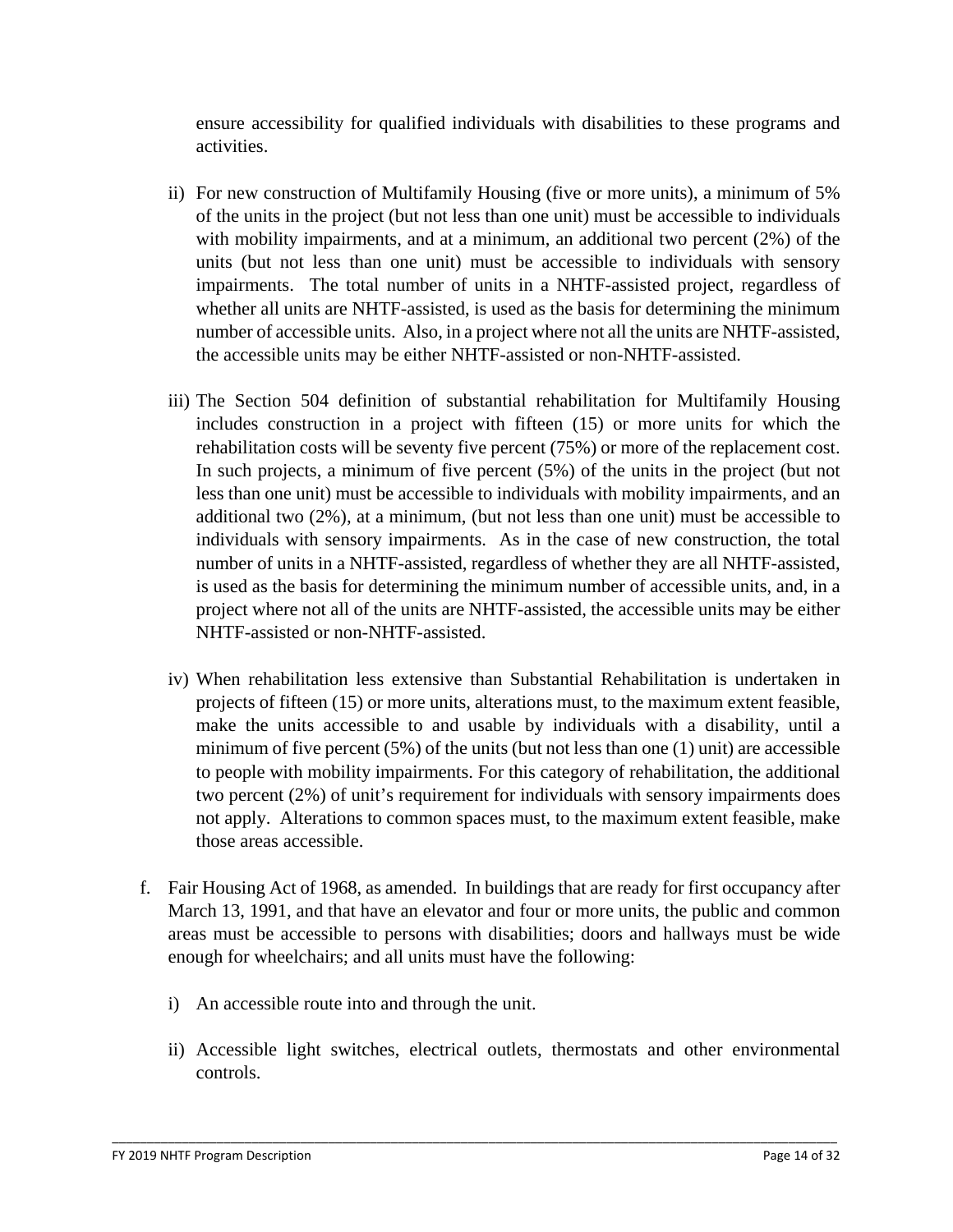- iii) Reinforced bathroom walls to allow later installation of grab bars; and kitchens and bathrooms that can be used by people in wheelchairs.
- iv) If a building with four or more units has no elevator and will be ready for first occupancy after March 13, 1991, these standards apply to ground floor units.
- v) These requirements for new construction do not replace any more stringent standards in State or local law.
- g. Titles II and III of the Americans with Disabilities Act (42 U.S.C. 12131–12189) implemented at 28 CFR parts 35 and 36, as applicable.

### **20) UNIVERSAL DESIGN AND VISITABILITY**

- a. THDA encourages the inclusion of features that allow individuals with physical disabilities to reside and/or visit the units constructed or rehabilitated with federal NHTF funds through the use of Universal Design and Visitability.
- b. Universal Design
	- i) Universal Design is a building concept that incorporates products, general design layouts and other characteristics to a housing unit in order to:
		- (1) Make the unit usable by the greatest number of people.
		- (2) Respond to the changing needs of the resident.
		- (3) Improve the marketability of the unit.
	- ii) The goal of universal design seeks to build housing that meets the needs of the greatest number of residents within a community. Universal design differs from accessible design, which is primarily intended to meet the needs of persons with disabilities. However, universal design is inclusive of adaptable design as universal design incorporates structural features that will allow a housing unit to be adapted to an individual's current or future needs. Universal design features include, but are not limited to:
		- (1) Stepless entrances. Minimum 5' x 5' level clear space inside and outside entry door.
		- (2) Broad blocking in walls around toilet, tub and shower for future placement of grab bars.
		- (3) Full-extension, pull-out drawers, shelves and racks in base cabinets in kitchen.

- (4) Front mounted controls on all appliances.
- (5) Lever door handles.
- (6) Loop handle pulls on drawers and cabinet doors.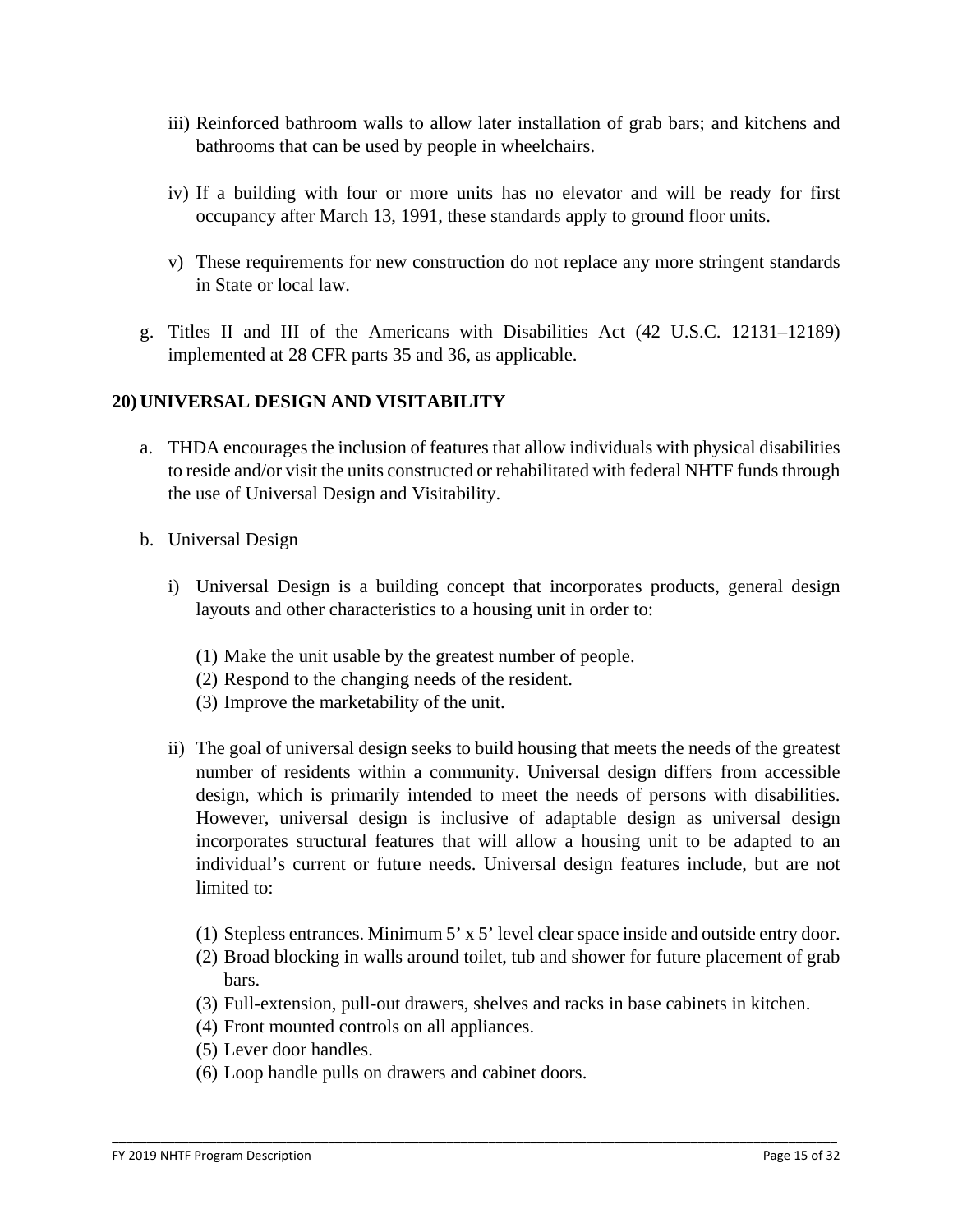- iii) More information on Universal Design may be found at The Center for Universal Design at North Carolina State University: http://www.ncsu.edu/ncsu/design/cud/index.htm.
- c. Visitability
	- i) Visitability refers to homes that are designed and built in a manner that allows individuals who have trouble with steps or use wheelchairs or walkers to live in or visit the unit. These features include:
		- (1) One zero-step entrance.
		- (2) Doors with thirty two (32) inches of clear passage space.
		- (3) One bathroom on the main floor that is accessible to a person using a wheelchair.
	- ii) More information on Visitability can be found at: http://www.visitability.org.

### **21) ENVIRONMENTAL REVIEW**

- a. In implementing the NHTF program, regulations establish specific property standards for units assisted with NHTF funds. These standards include Environmental Provisions for projects involving new construction and rehabilitation. The NHTF Environmental Provisions for new construction and rehabilitation under the Property Standards at 24 CFR § 93.301(f)(1) and (2) are similar to HUD's Environmental Regulations at 24 CFR Parts 50 and 58. NHTF projects are subject to the same environmental concerns to which HUDassisted projects are subject. The main difference is that the NHTF Environmental Provisions are outcome based, and exclude consultation procedures that would be applicable if NHTF project selection was a Federal action. Parts 50 and 58 are process based, and include consultation procedures for several laws and authorities where there may be environmental impacts.
- b. THDA and the Recipient will be responsible for carrying out environmental reviews in accordance with HUD Notice CPD-16-14. Each Recipient will be responsible for gathering the information required for the environmental reviews. NHTF funds cannot be committed until the environmental review process has been completed. The Environmental Review covers the entire project, not just the portion funded by NHTF.

# **22) LEAD-BASED PAINT**

a. Units assisted with NHTF funds are subject to the Lead-Based Paint Poisoning Prevention Act (42 U.S.C. 4821 et seq.) and 24 CFR Part 35, Subparts C through M. The lead-based paint provisions of 982.401(j) also apply, irrespective of the applicable property standard under 24 CFR 92.251. The Lead-Based Paint regulations are available at www.hud.gov/lea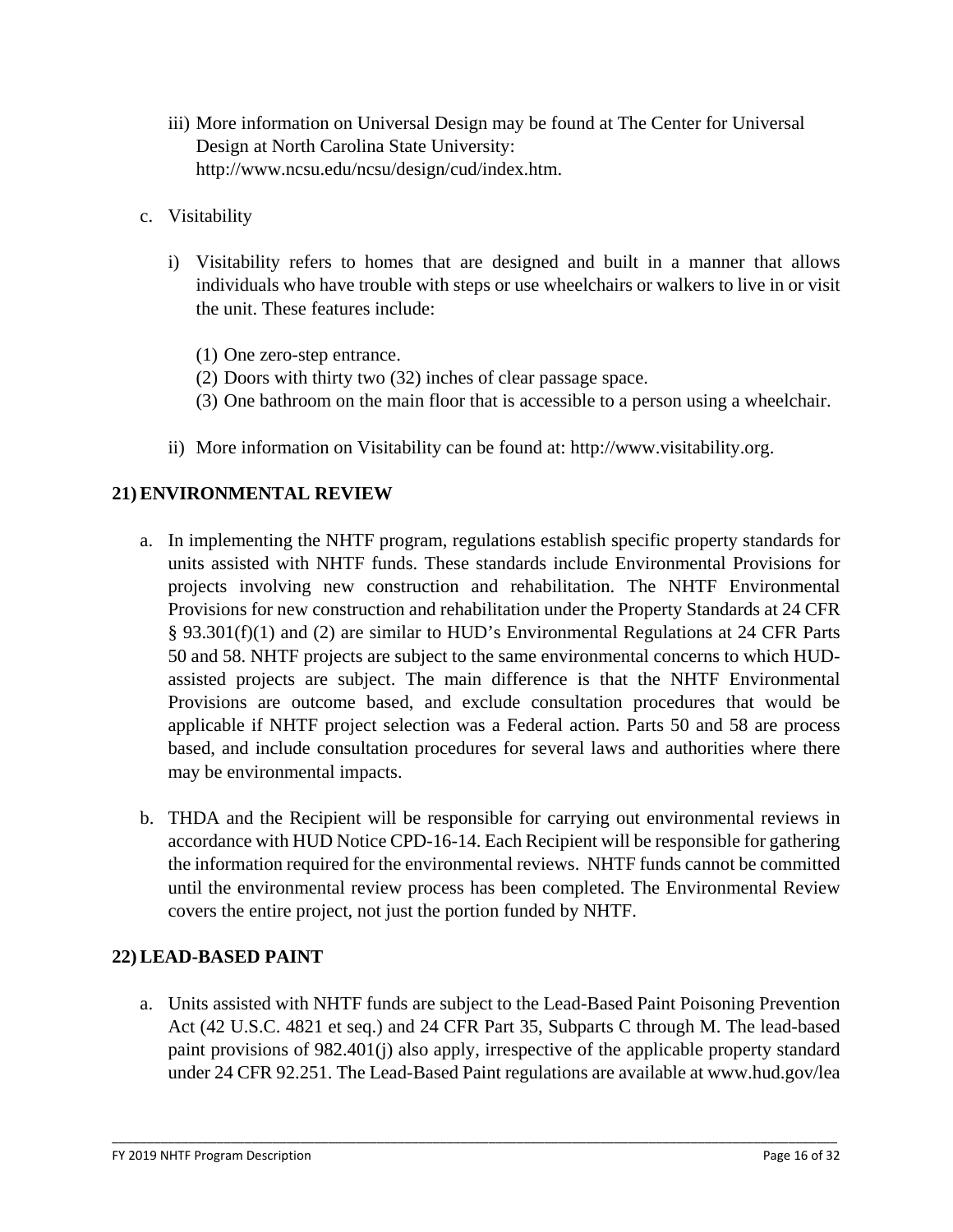or by contacting 1-Fthe lead-based paint requirements apply to all units and common areas in the project.

### **23) FLOOD PLAINS**

a. NHTF funds may not be used to construct housing in an area identified by the Federal Emergency Management Agency as having special flood hazards. In addition, THDA strongly discourages the rehabilitation of units located in special flood hazard areas, but in a few limited instances and with written permission from THDA, units located in a floodplain may be assisted. The community must be participating in the National Flood Insurance Program and flood insurance must be obtained on the units.

#### **24) PROCUREMENT**

- a. It is important to keep the solicitation of bids for goods and services as well as professional services and construction contracts open and competitive.
	- i) At a minimum all Recipients must comply with 24 CFR 200.318 326.
	- ii) All Recipients must have adopted procurement policies and procedures that meet state and federal requirements.
	- iii) Recipients must seek to obtain three (3) to five (5) quotes or bids using formal advertising or requests for proposals for the procurement of professional or construction services.
	- iv) There must be an established selection procedure and a written rationale for selecting the successful bid or proposal.

#### **25) CONFLICT OF INTEREST**

- a. In the procurement of property and services by THDA and Recipients, the conflict of interest provisions in 2 CFR 200.318 apply. In all cases not governed by 2 CFR 200.318, the provisions described in this Section 24 apply.
- b. The NHTF conflict of interest provisions apply to any person who is an employee, agent, consultant, officer, elected official or appointed official of THDA or the Recipient. No person listed above who exercise or have exercised any functions or responsibilities with respect to activities assisted with NHTF funds or who are in a position to participate in a decision-making process or gain inside information with regard to these activities may obtain a financial interest or financial benefit from a NHTF-assisted activity, or have a financial interest in any contract, subcontract or agreement with respect to the NHTFassisted activity, or the proceeds from such activity, either for themselves or those with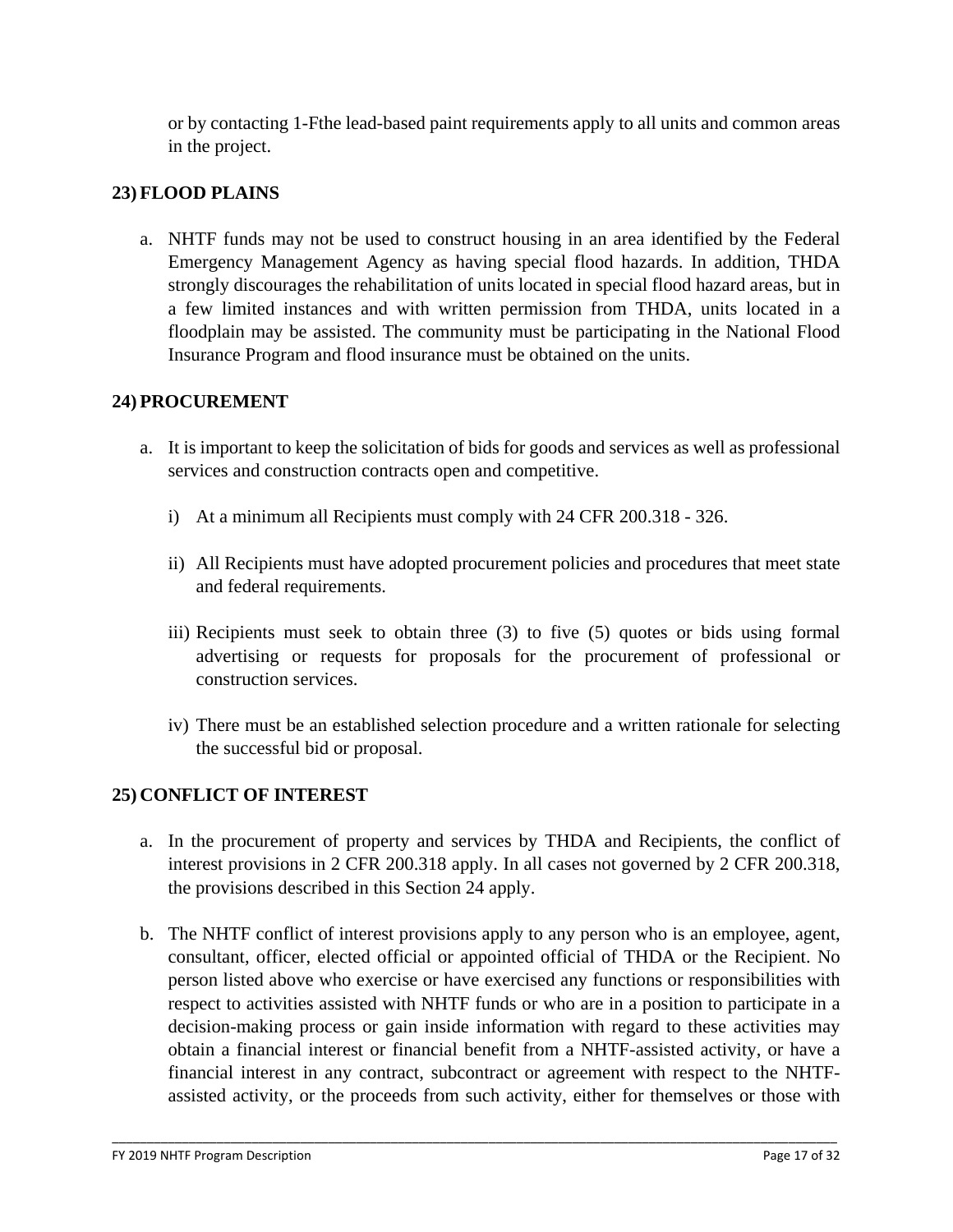whom they have business or immediate family ties, during their tenure or for one year thereafter. Immediate family ties include (whether by blood, marriage or adoption) the spouse, parent (including stepparent), child (including a stepchild), brother, sister (including a stepbrother or stepsister), grandparent, grandchild, and in-laws of a covered person.

- c. No owner of a project assisted with NHTF funds (or officer, employee, agent, elected or appointed official, board member, consultant, of the owner or immediate family member or immediate family member of an officer, employee, agent, elected or appointed official, board member, consultant, of the owner) whether private, for profit or non-profit may occupy a NHTF-assisted affordable housing unit in a project during the required period of affordability. Immediate family ties include (whether by blood, marriage or adoption) the spouse, parent (including stepparent), child (including a stepchild), brother, sister (including a stepbrother or stepsister), grandparent, grandchild, and in-laws of a covered person. This provision does not apply to an employee or agent of the owner of a rental housing project who occupies a housing unit as the project manager or maintenance worker.
- d. Recipients shall avoid conflicts of interest associated with their NHTF funded project. THDA will not request exceptions to the conflict of interest provisions from HUD. In the event a conflict of interest is discovered, Recipients shall repay that portion of the NHTF grant related to the conflict of interest or may have all or some portion of the NHTF grant rescinded, all as determined by THDA in its sole discretion.

# **26) DEBARMENT AND SUSPENSION**

a. On all NHTF funded projects, Recipients shall certify that no vendor, its principals or managers are presently debarred, suspended, proposed for debarment, declared ineligible or voluntarily excluded from the covered transaction or listed on the "Excluded Parties List System" found at [www.SAM.gov.](http://www.sam.gov/)

# **27) PROFORMA**

- a. All Applicants shall complete Thirty (30) Year Affordability Proforma included in the application. The applicant must demonstrate a need for the NHTF funds. If the project development costs require additional financing, including other grant source funding, prior to making any NHTF draws documentation must be provided by Recipient that all other financing or grant funding has been identified and secured.
- b. If the project can support debt, other financing is required and will be a threshold requirement.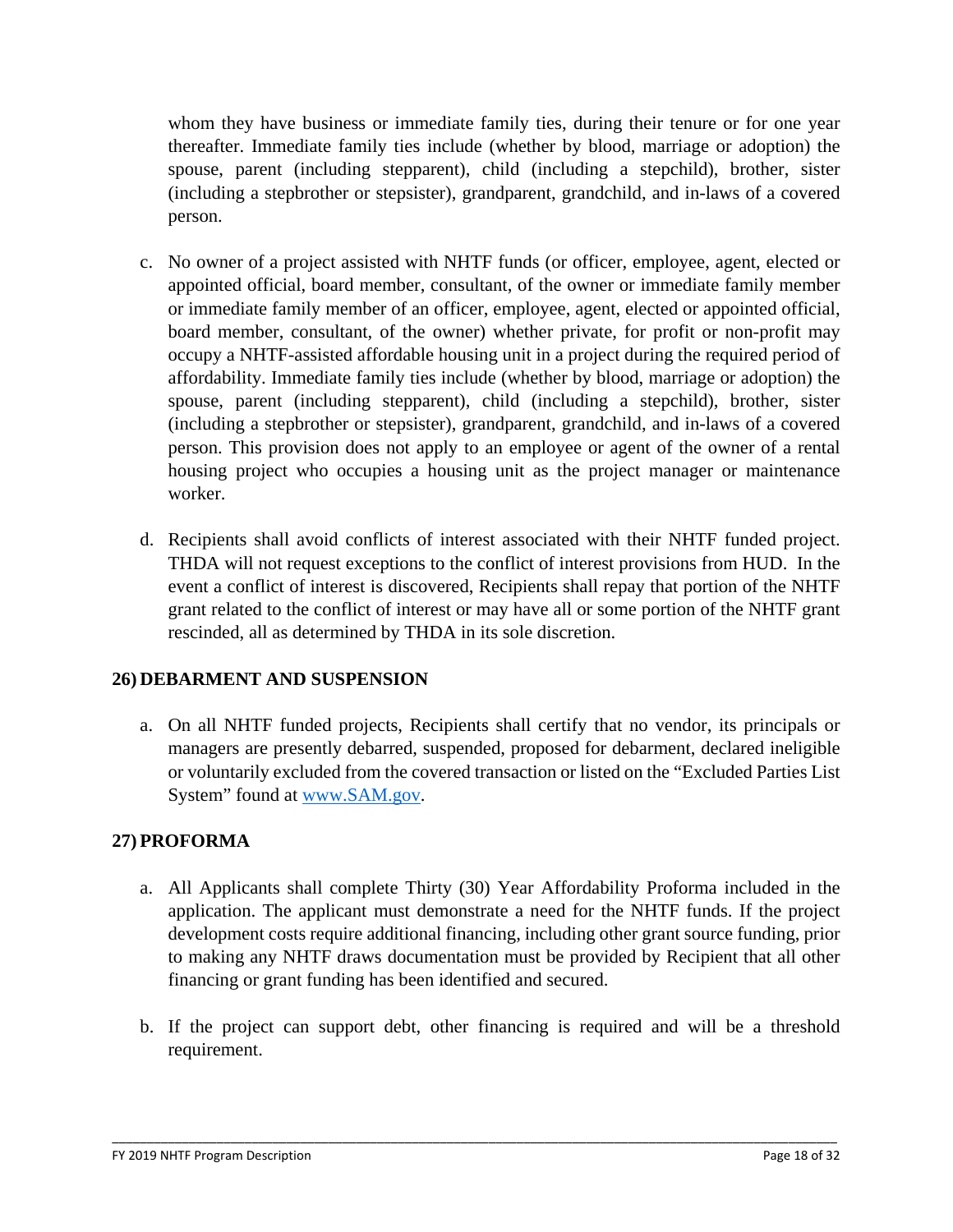#### **28) PROJECT SOFT COSTS**

a. In planning their programs, Applicants may include, as a project soft costs, the reasonable and customary costs for work write-up and inspections. In addition, the costs for inspections and work write-ups, the costs for lead-based paint inspections, environmental reviews, risk assessments and clearance testing, and architectural and engineering fees are also paid as project soft costs. All project soft costs count toward the maximum per unit subsidy limit.

### **29) REPLACEMENT RESERVE ACCOUNTS**

- a. All projects shall maintain a replacement reserve account beginning at the time of completion for the term of the NHTF period of affordability.
- b. The replacement reserve requirement for new construction properties and the substantial rehabilitation of Housing for the Elderly shall, initially, be two hundred fifty dollars (\$250) per unit per year, inflated at three percent (3%) annually.
- c. The replacement reserve requirement for the substantial rehabilitation of Housing for Older Persons shall, initially, be two hundred fifty dollars (\$250) per unit, inflated at three percent (3%) annually.
- d. The replacement reserve requirement for all properties designed for families as well as all rehabilitation developments shall, initially, be three hundred dollars (\$300) per unit per year, inflated at three percent (3%) annually.
- e. This account shall be used only for capital improvements and the replacement of long-lived capital assets, and not for routine maintenance and upkeep expenses.
- f. The replacement reserve shall be, and shall remain, an asset of the project, and shall not be distributed to the Owner or any entity or person affiliated with the Owner at any time during or after the Period of Affordability.
- g. Owners shall provide THDA with a record of all activity associated with the replacement reserve account during the prior fiscal year in conjunction with submission of the project's annual compliance monitoring materials.
- h. The replacement reserve account must be maintained in a separate account in a federally insured financial institution.
- i. Reserve accounts must also be separate from the project's ordinary operating account.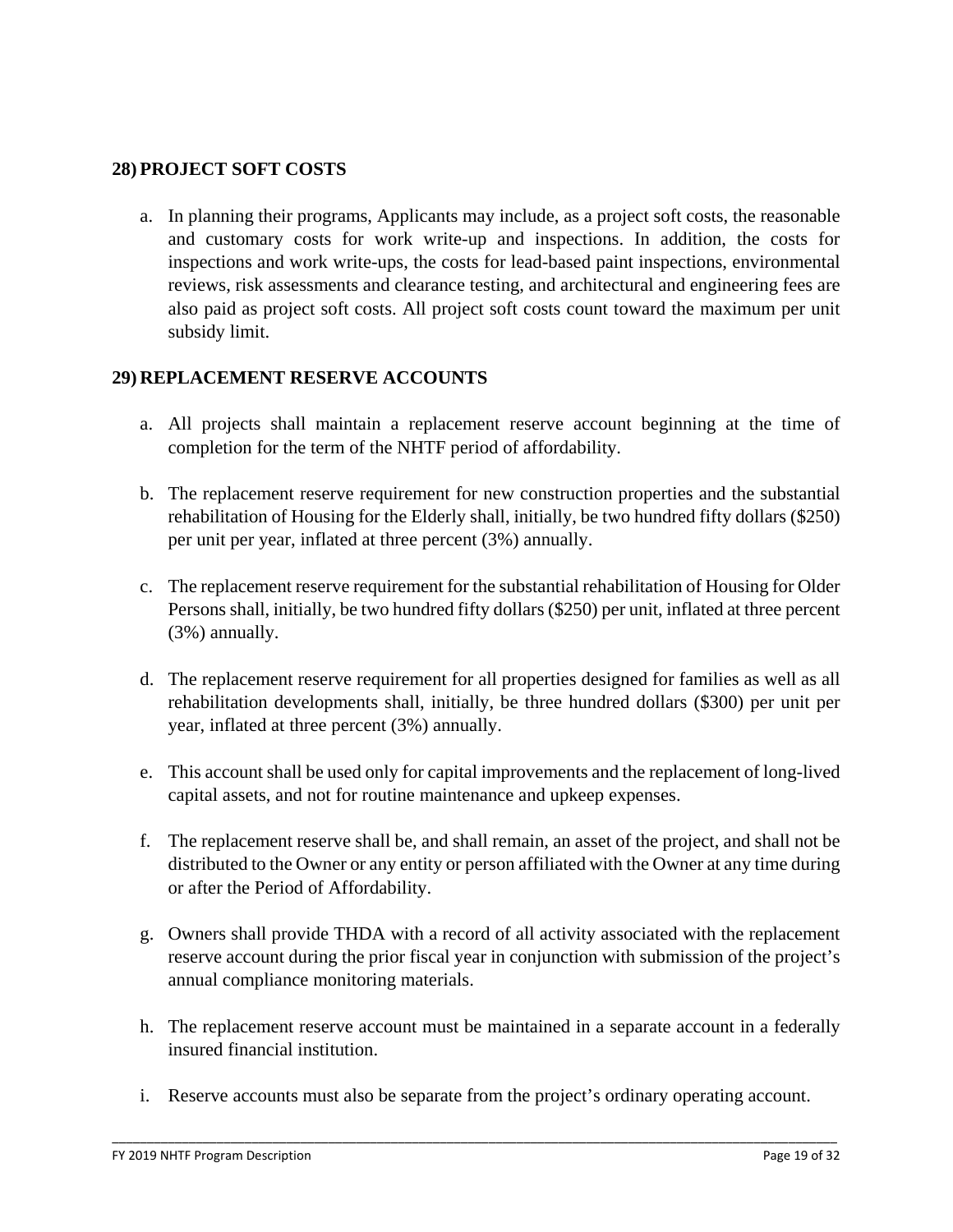### **30) OPERATING RESERVE ACCOUNT**

- a. All projects shall establish and maintain, until the project has achieved a minimum of five (5) years of Stabilized Occupancy, an operating reserve equal to a minimum of six (6) months of projected operating expenses plus must-pay debt service payments and annual replacement reserve payments.
- b. This requirement can be met with an up-front cash reserve; a guarantee from the owner with a surety bond to stand behind the guarantee; or partnership documents specifying satisfactory establishment of an operating reserve.
- c. The operating reserve account must be maintained in a separate account in a federally insured financial institution.
- d. If operating cost assistance is provided as part of a project's NHTF award, the Owner must submit annual audited financial statements, specific to the project.
- e. Based on an analysis of the financial statements, THDA will determine the amount of operating cost assistance that is eligible to be disbursed from the operating reserve account for the previous fiscal year.
- f. The analysis will determine the deficit remaining after the annual rent revenue of the NHTF-assisted units is applied to the NHTF-assisted units' share of eligible operating costs.
- g. For purposes of this paragraph, eligible operating costs are limited to insurance, utilities, real property taxes, maintenance, and replacement reserve payments.

# **31) REPAYMENT**

- a. All NHTF awards will be structured as a grant to a Recipient with a Period of Affordability of 30 years. Repayment of NHTF funds may be required in the event that the final total development costs were such that NHTF assistance provided by THDA exceeds established program limits, or exceeded that which was necessary to make the project financially feasible.
- b. Compliance with income requirements, rent restrictions, design standards and UPCS requirements is required for the entire Period of Affordability for each project. Failure to comply with any of these requirements may trigger repayment of the NHTF grant.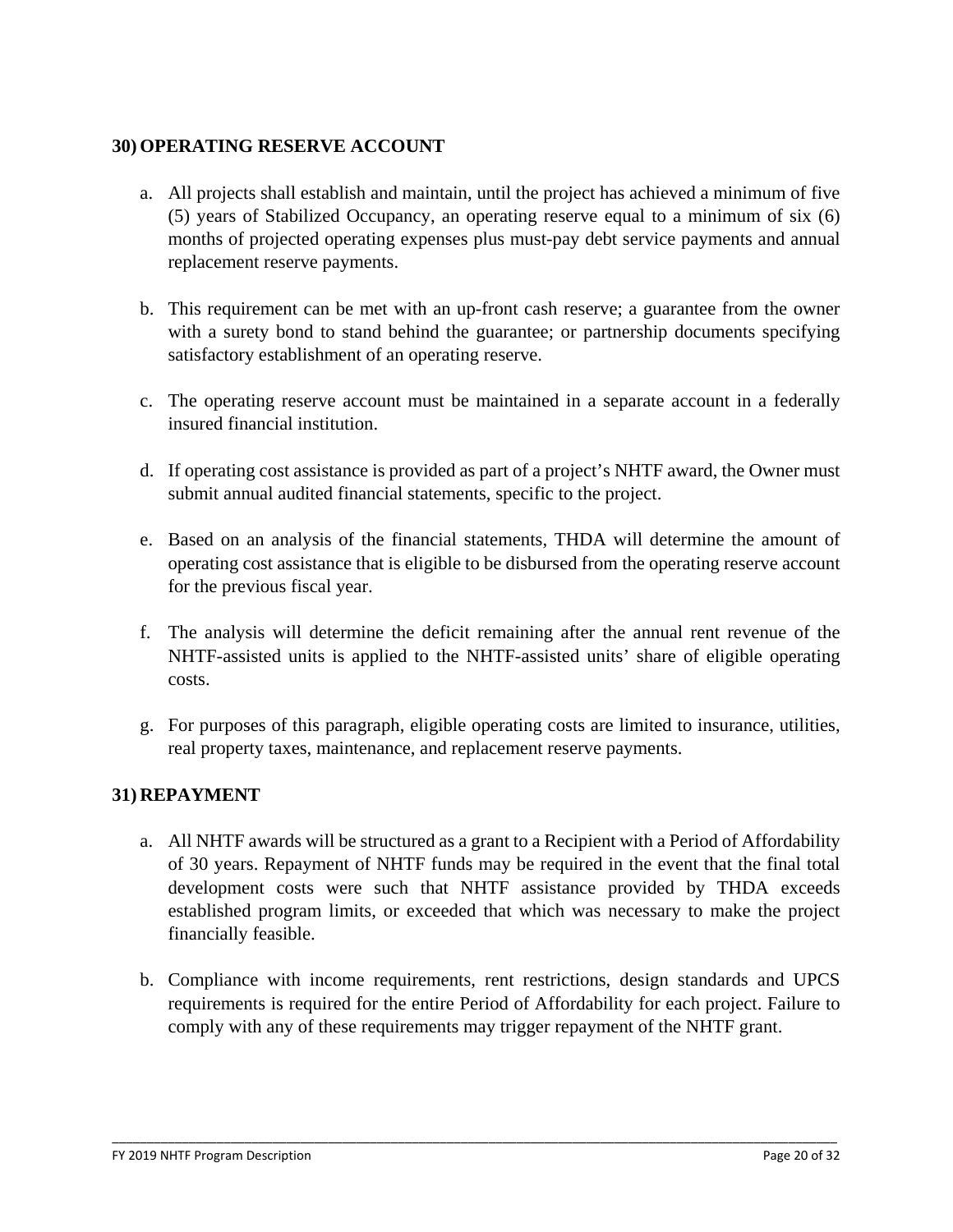- c. A NHTF assisted project that is terminated before completion, either voluntarily or otherwise, constitutes an ineligible activity and the Recipient must repay any NHTF funds invested in the project to THDA.
- d. In the event of a foreclosure or transfer in lieu of foreclosure, the Recipient must repay the full NHTF investment in the project.

### **32) COMPLIANCE**

- a. NHTF assisted rental units are rent and income limited for the thirty (30) year Period of Affordability.
- b. Recipients/Owners of rental property shall maintain occupancy of NHTF assisted units by Extremely Low Income Persons for the Period of Affordability.
- c. During the Period of Affordability, the Recipient shall:
	- i) Certify annually the income of tenants.
	- ii) Adhere to the NHTF rent and income guidelines.
	- iii) Comply with all applicable adopted housing codes and the Uniform Physical Condition Standards (UPCS).
	- iv) Report to THDA in a form and with substance as required by THDA.
- d. Prior to drawing down NHTF funds, Owners of projects with NHTF assisted units shall sign a grant note, deed of trust and restrictive covenant to enforce the NHTF Affordability Period.
- e. Once NHTF funds are awarded to a Recipient, THDA will monitor compliance by reviewing certain records related to the NHTF-assisted project. THDA will monitor compliance by conducting desk and/or on-site reviews of the project.
- f. THDA will conduct an on-site inspection at project completion in order to confirm that the project meets the Rehabilitation Standards listed in the NHTF Allocation Plan and THDA's Minimum Design Standards for New Construction or THDA's Minimum Design Standards for Rehabilitation, as applicable.
- g. At a minimum THDA will conduct desk compliance reviews annually.
- h. THDA will conduct on-site property inspections during the Period of Affordability in order to determine compliance with income and rent requirements, tenant selection, affirmative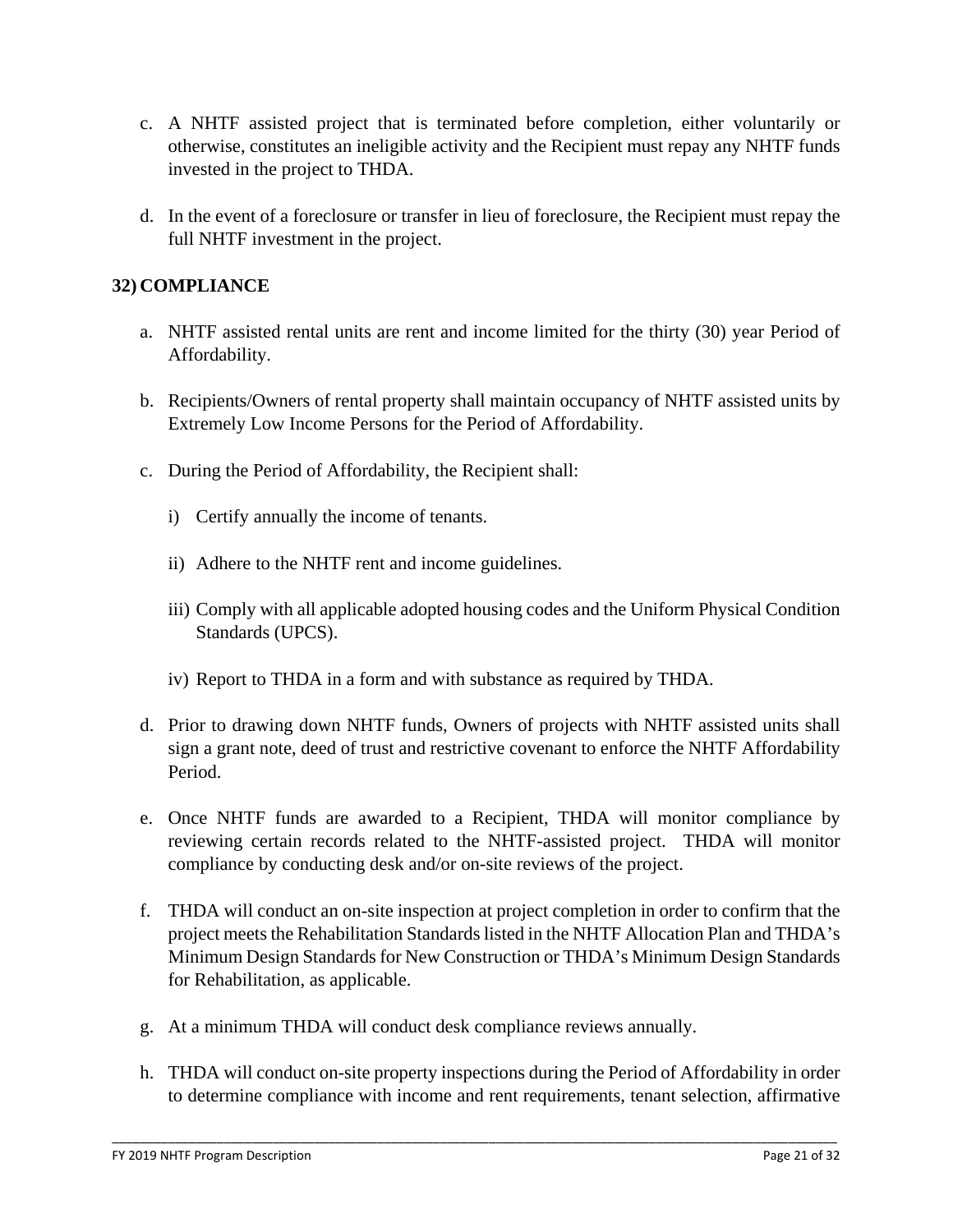marketing requirements, and property and design standards and to verify any information submitted by the Recipient to THDA.

- i) THDA will perform onsite inspection of all NHTF assisted projects no less than every three (3) years during the Period of Affordability.
- ii) For NHTF assisted projects of four (4) NHTF assisted residential units or less, THDA will perform an on-site inspection of one hundred percent (100%) of the units no less than every three (3) years during the Period of Affordability.
- iii) For NHTF assisted projects consisting of five (5) or more units, THDA will inspect a minimum of 20% of the NHTF assisted units no less than every three (3) years during the Period of Affordability.
- iv) The on-site inspection may include a review of records for all or a sample of the income and rent restricted units including, but not limited to, tenant files, rent rolls, approved and declined tenant applications, documentation supporting tenant income and employment verification, marketing materials and advertisements, and documentation of requests for reasonable accommodations.
- v) The on-site review may also include a review of any local health, safety, or building code violation reports or notices and an inspection of the property to determine if the buildings are suitable for occupancy, taking into account local health, safety, and building codes, applicable THDA Design Standards, and UPCS standards as prescribed by HUD.
- vi) Any reports made by state or local government units of violations, with documentation of correction, will be reviewed.
- i. Each year during the Period of Affordability, the Recipient shall submit to THDA, within one hundred twenty (120) days after the end of the project's fiscal year, each of the following:
	- i) Audited financial statements for the Owner.
	- ii) Audited financial statements for the project.
	- iii) Bank statements for operating reserve and replacement reserve accounts as of the end of the project fiscal year.
	- iv) Proof of sufficient property and liability insurance coverage with THDA listed as mortgagee.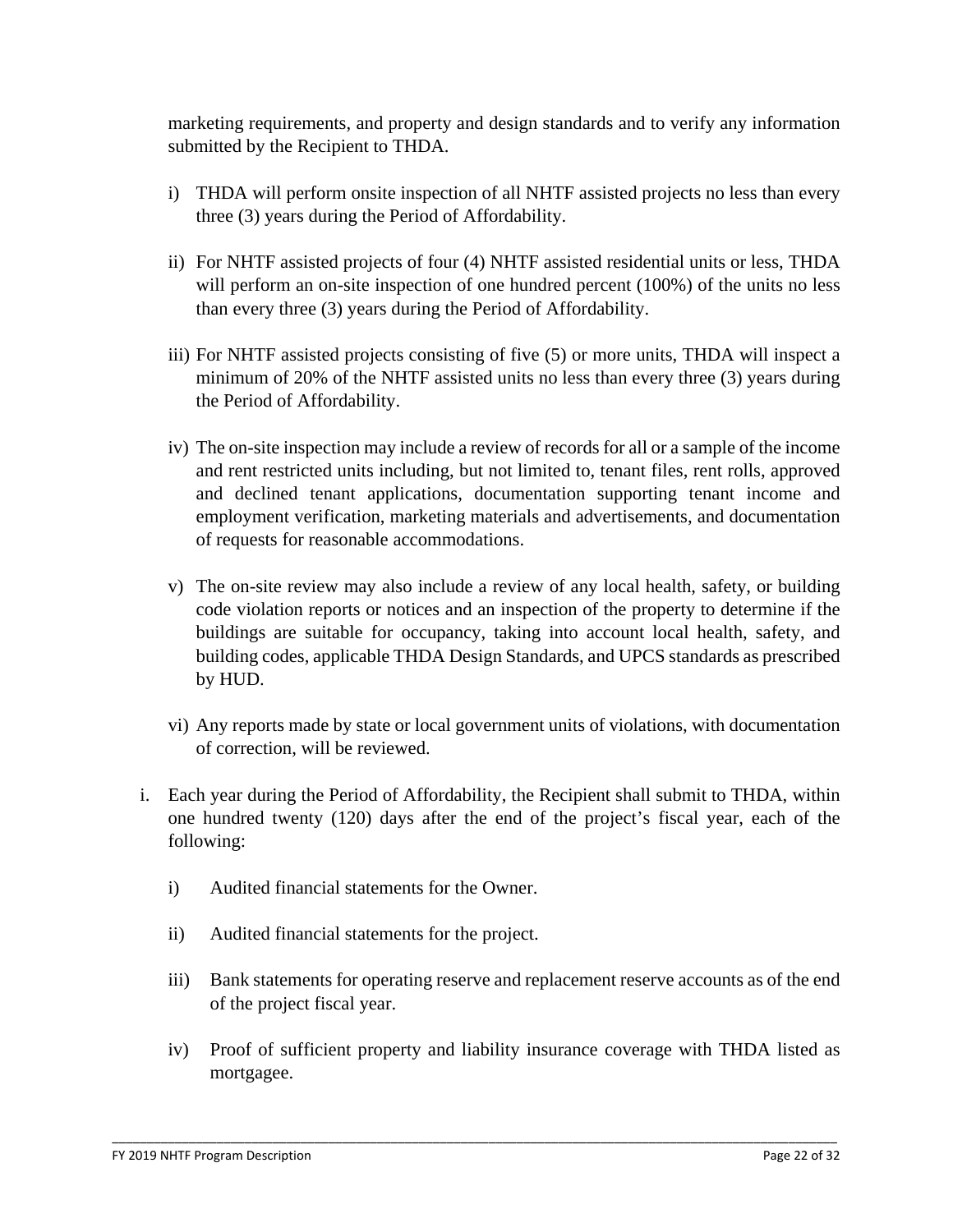- v) Documentation to show the current utility allowance is being used (i.e. a copy of the utility allowance table).
- vi) For projects that received points at initial NHTF application for pledging to provide permanent supportive services to special needs populations, an affidavit attesting to the supportive services provided to the project's population during the fiscal year must be provided by the provider(s) of such services.
- vii) Compliance monitoring fees from previous years re-inspections if applicable.
- viii) Such other information as may be requested in writing by THDA in its sole discretion.

# **33) MONITORING FEES**

- a. THDA charges a monitoring fee for all NHTF assisted units. NHTF Recipients shall pay the entire fee covering the 30-year Period of Affordability as indicated in the current NHTF Operating Manual - Schedule of Monitoring Fees; but no less than \$600 per NHTF assisted unit.
	- i) The monitoring fee must be paid prior to the Recipient making the request for Developer Fees to be drawn from the NHTF grant.
- b. Additional fees may be charged when follow-up is required due to non-compliance findings. Failure to pay these fees will be considered an administrative noncompliance issue.
	- i) The fee will be the current approved fee as published in the NHTF manual and the most current program description at the time the fee is incurred but no less than:
		- (1) Reinspection of a file or reinspection of a 1-4 unit property: Two Hundred Dollars (\$200) per unit inspected
		- (2) Reinspection of a NHTF project with five (5) or more units:
			- (a) Two hundred dollars (\$200) per unit inspected;
			- (b) Standard mileage rate in effect under the current State of Tennessee travel regulations at the time of the reinspection from Nashville to the property and back to Nashville;
			- (c) Applicable state allowed per-diem for one staff person;

- (d) Lodging expenses as allowed under then current State of Tennessee travel regulations;
- (e) Any other expenses incurred by THDA relating to the project reinspection.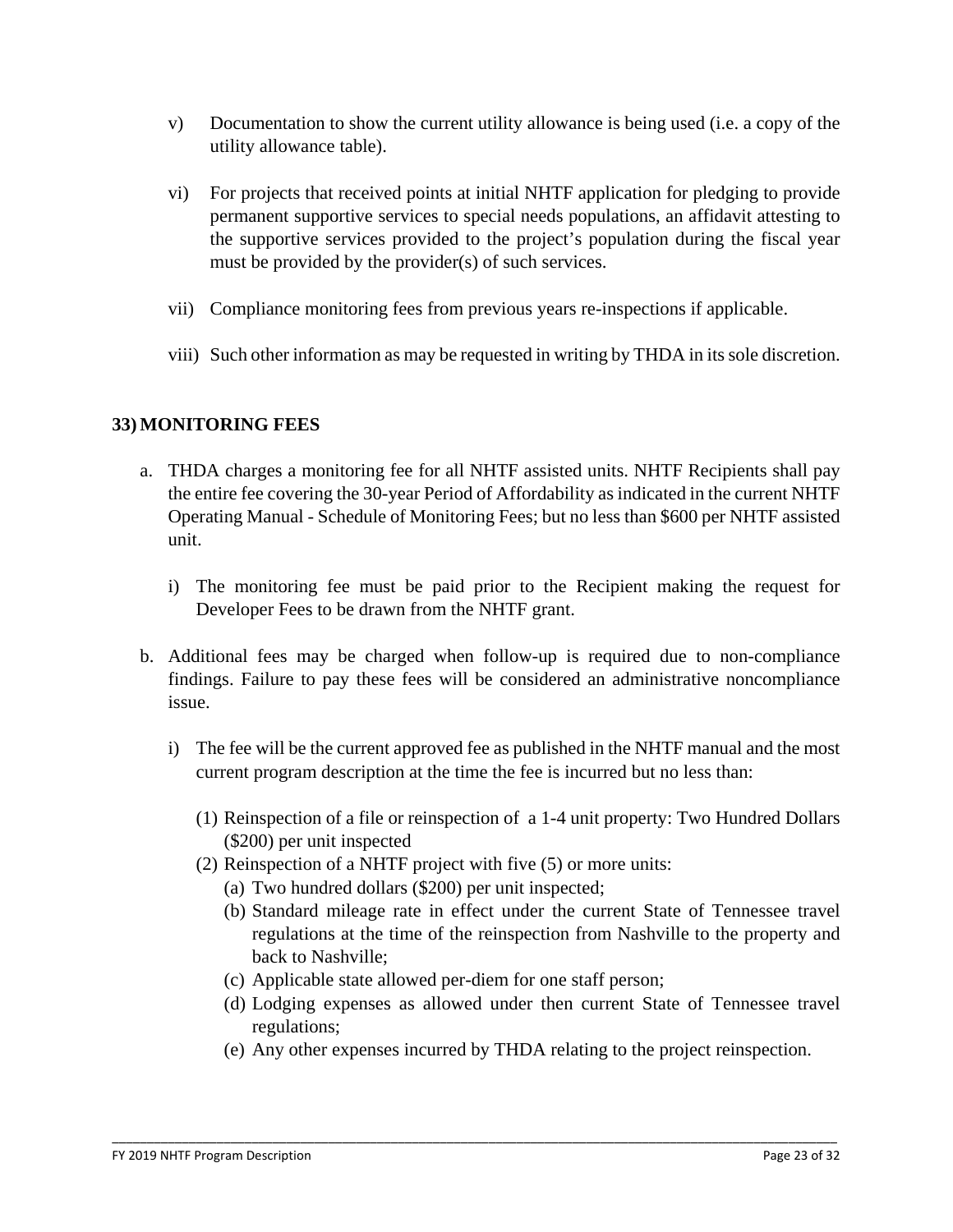c. Fees for reinspections will be due to THDA prior to issuance of reinspection results or release of any additional NHTF-funded operating subsidy.

# **34) RESIDENTIAL ANTI-DISPLACEMENT AND RELOCATION ASSISTANCE PLAN**

- a. Recipients shall replace all occupied and vacant habitable low income housing demolished or converted to a use other than as lower income housing in connection with a project assisted with NHTF funds.
	- i) All replacement housing will be provided within three years after the commencement of the demolition or conversion. Before entering into a working agreement committing THDA to provide funds for a project that will directly result in the demolition or conversion, THDA will make public by and submit to the HUD/Knoxville NHTF coordinator certain information. Each applicant proposing demolition or any reduction in lower income housing units shall submit the following information to THDA in connection with their application:
		- (1) A description of the proposed assisted project;
			- (a) The address, number of bedrooms, and location on a map of lower income housing that will be demolished or converted to a use other than as lower income housing as a result of an assisted project.
			- (b) A time schedule for the commencement and completion of the demolition or conversion.
			- (c) To the extent known, the address, number of bedrooms and location on a map of the replacement housing that has been or will be provided.
			- (d) The source of funding and a time schedule for the provision of the replacement housing.
			- (e) The basis for concluding that the replacement housing will remain lower income housing for at least ten (10) years from the date of initial occupancy.
			- (f) Information demonstrating that any proposed replacement of housing units with smaller dwelling units (e.g., a 2-bedroom unit with two 1-bedroom units), or any proposed replacement of efficiency or single-room occupancy (SRO) units with units of a different size, is appropriate and consistent with the housing needs and priorities identified in the approved Consolidated Plan.

# **35) NHTF RELOCATION REQUIREMENTS**

a. THDA DISCOURAGES PROJECTS INVOLVING DISPLACEMENT OR RELOCATION of households. Prior to application, contact THDA if you are planning any project that may involve displacement or relocation.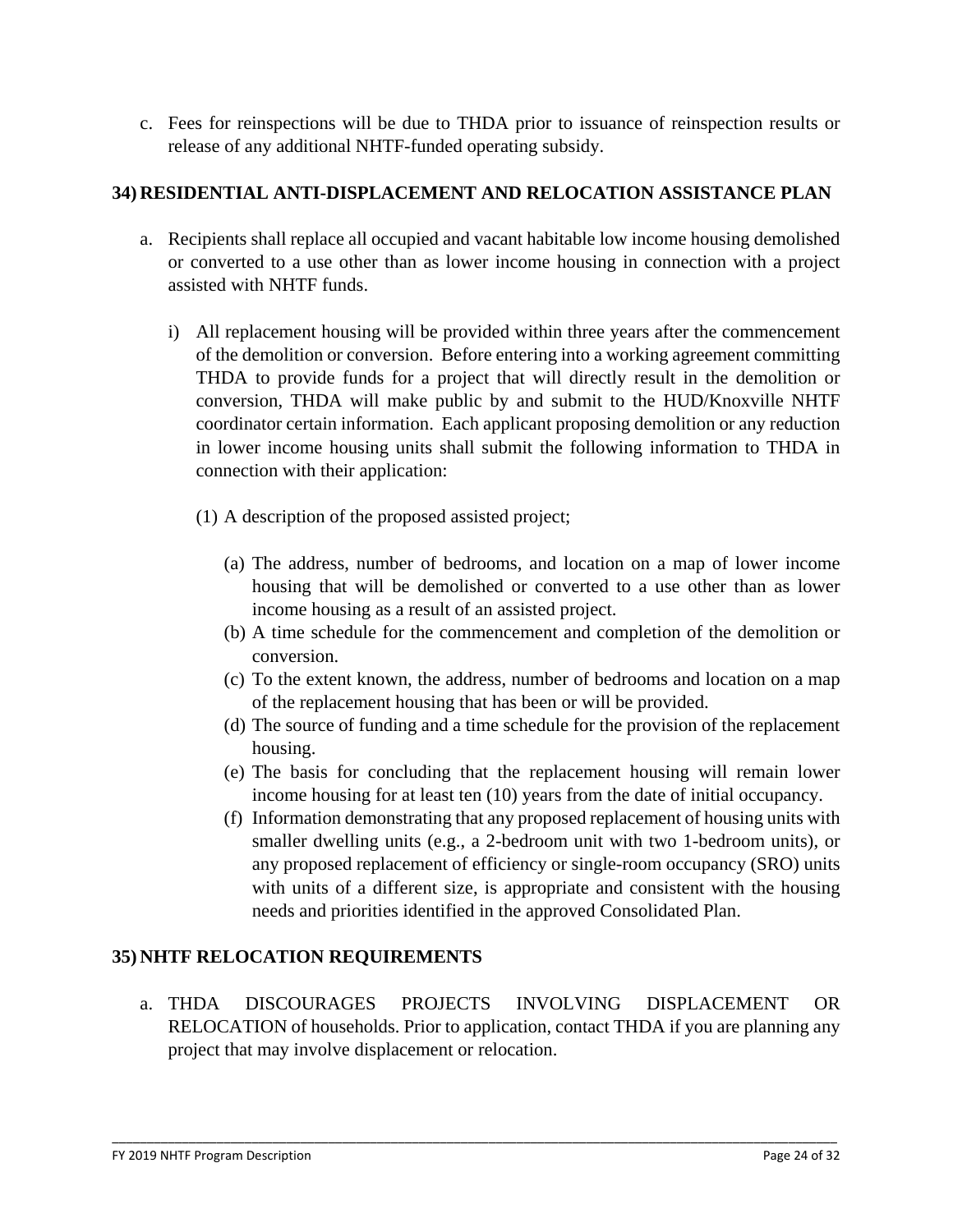- i) A Displaced person is any person (household, individual, business, farm, or non-profit organization) that moves from the real property, permanently, as a direct result of rehabilitation, demolition, or acquisition for a project assisted with NHTF funds. Relocation requirements apply to all occupants of a project/site for which NHTF assistance is sought even if less than one hundred percent (100%) of the units are NHTF assisted.
	- (1) Before Application displacement is triggered when a tenant moves permanently from the project before the owner submits an application for NHTF assistance if THDA or HUD determines that the displacement was a direct result of the rehabilitation, demolition, or acquisition for the NHTF project. (e.g., THDA determines that the owner displaced tenants in order to propose a vacant building for NHTF assistance.)
	- (2) After Application displacement is triggered when a tenant moves permanently from the project after submission of the application, or, if the applicant does not have site control, the date THDA or the Recipient approves the site because:
		- (a) The owner requires the tenant to move permanently; or
		- (b) The owner fails to provide timely required notices to the tenant; or
		- (c) The tenant is required to move temporarily and the owner does not pay all actual, reasonable out-of-pocket expenses or because the conditions of the move are unreasonable.
	- (3) After Execution of Agreement displacement is triggered when tenant moves permanently from the project after execution of the agreement covering the acquisition, rehabilitation or demolition because the tenant is not provided the opportunity to lease a suitable, affordable unit in the project.
- b) A Displaced person is not:
	- (1) A tenant evicted for cause, assuming the eviction was not undertaken to evade URA obligations.
	- (2) A person with no legal right to occupy the project under State or local law (e.g., squatter).
	- (3) A tenant who moved in after the application was submitted but before signing a lease and commencing occupancy, was provided written notice of the planned project, its possible impact on the person (e.g., the person may be displaced, temporarily relocated, or experience a rent increase), and the fact that the person would not qualify as a "displaced person" (or for any assistance under URA) as a result of the project.
	- (4) A person, after being fully informed of their rights, waives them by signing a Waiver Form.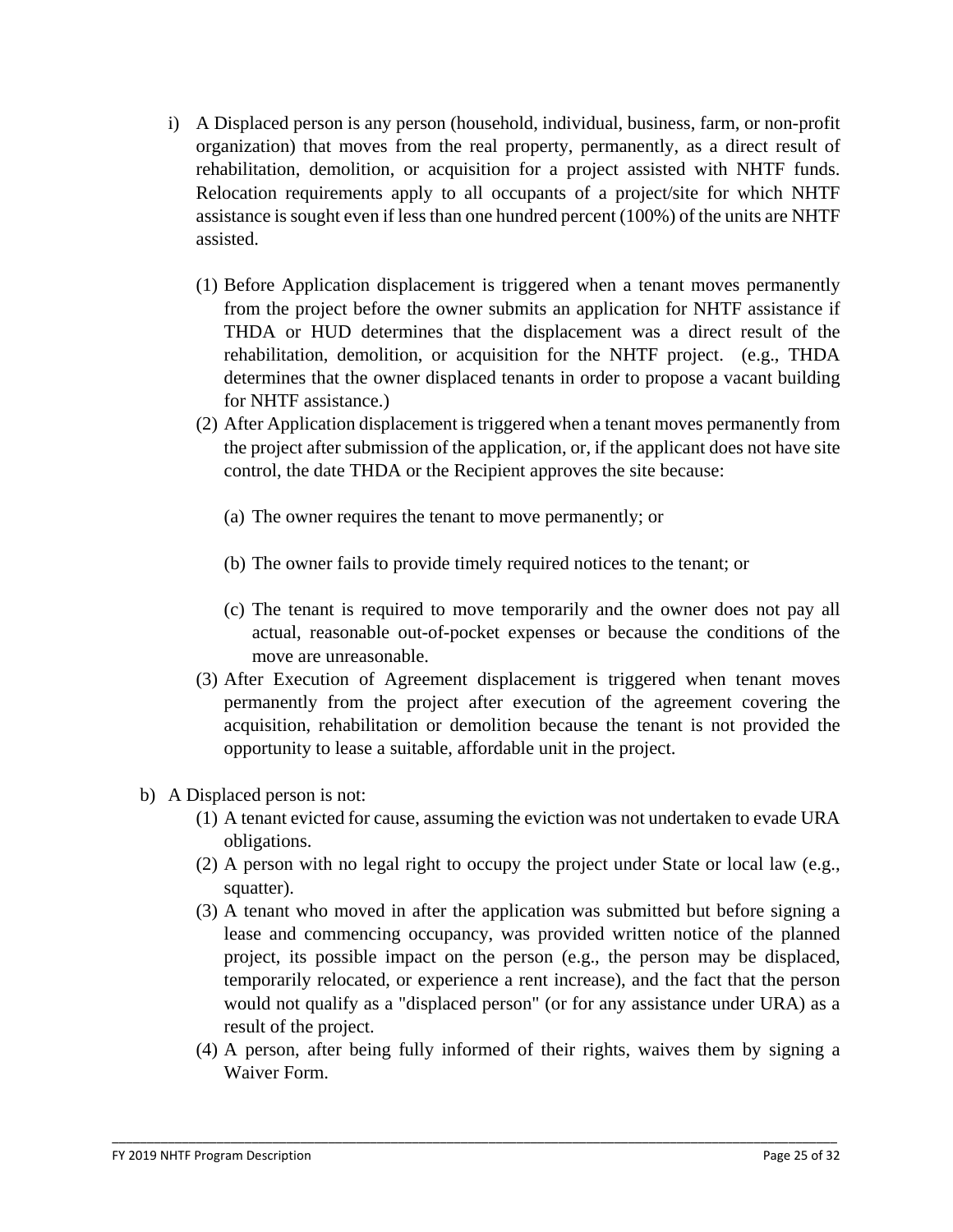- c) The Uniform Relocation Assistance and Real Property Acquisition Policies Act of 1970 (Uniform Act), and its implementing regulations at 49 CFR Part 24, requires relocation assistance where acquisition has occurred under the Uniform Act. In addition, the Uniform Act coverage was expanded in 1987 amendments to cover displacement of individuals resulting from rehabilitation, demolition or private acquisition carried out under a federally assisted project or program.
- d) Section 104(d) of the Housing and Community Development Act ("The Barney Frank Amendments") and HUD's Residential Anti-Displacement and Relocation Assistance Plan include additional relocation requirements. This extra level of relocation protection may be triggered for low-income households when units are converted or demolished with CDBG, UDAG, HOME, or NHTF funds. In addition, when Section 104(d) is triggered, jurisdictions may need to replace any low/moderate income dwelling units that are lost due to the conversion or demolition. This section refers only to residential relocation. If nonresidential (commercial/industrial) relocation is involved, contact THDA.
- e) Understanding how relocation requirements are triggered, alternate ways of meeting them, and the costs of the alternatives is essential in making NHTF program decisions. Concerns about relocation may cause a Recipient to consider establishing a preference for vacant buildings. However, Recipients should also consider that vacant buildings are often in various states of deterioration. Rehabilitating an occupied building, even with the cost of assisting tenants to remain or relocate, may be less costly than rehabilitating a vacant building. In occupied buildings, Recipients must consider whether occupants will be able to return after rehabilitation and whether Section 8 assistance is available to help meet relocation costs. Selecting vacant projects does not relieve all relocation concerns. Vacant buildings in good condition may have been recently occupied. If so, the Recipient must consider whether the owner removed the tenants in order to apply for NHTF assistance for a vacant building. If so, these tenants are displaced persons.
- f) Skilled staff can save the local program money and build goodwill with owners and tenants. Failure to understand and follow relocation requirements can result in unnecessary costs for the local program. It is possible for uninformed owners and staff to take steps that would obligate the local program to provide significant relocation benefits and services. Early briefings for owners and program staff on relocation rules are essential. Handbook 1378, Tenant Assistance, Relocation and Real Property Acquisition consolidates relocation requirements for NHTF and other HUD programs in one document. It is available from HUD Field Offices or by contacting THDA. HUD informational booklets for persons who are displaced or whose property is to be acquired are also available from HUD Field Offices or from THDA.
- g) URA requirements are triggered at the time the application is being prepared, and additional requirements are triggered at the time the working agreement is signed between THDA and the Recipient and when rehabilitation is completed. Treatment of displaced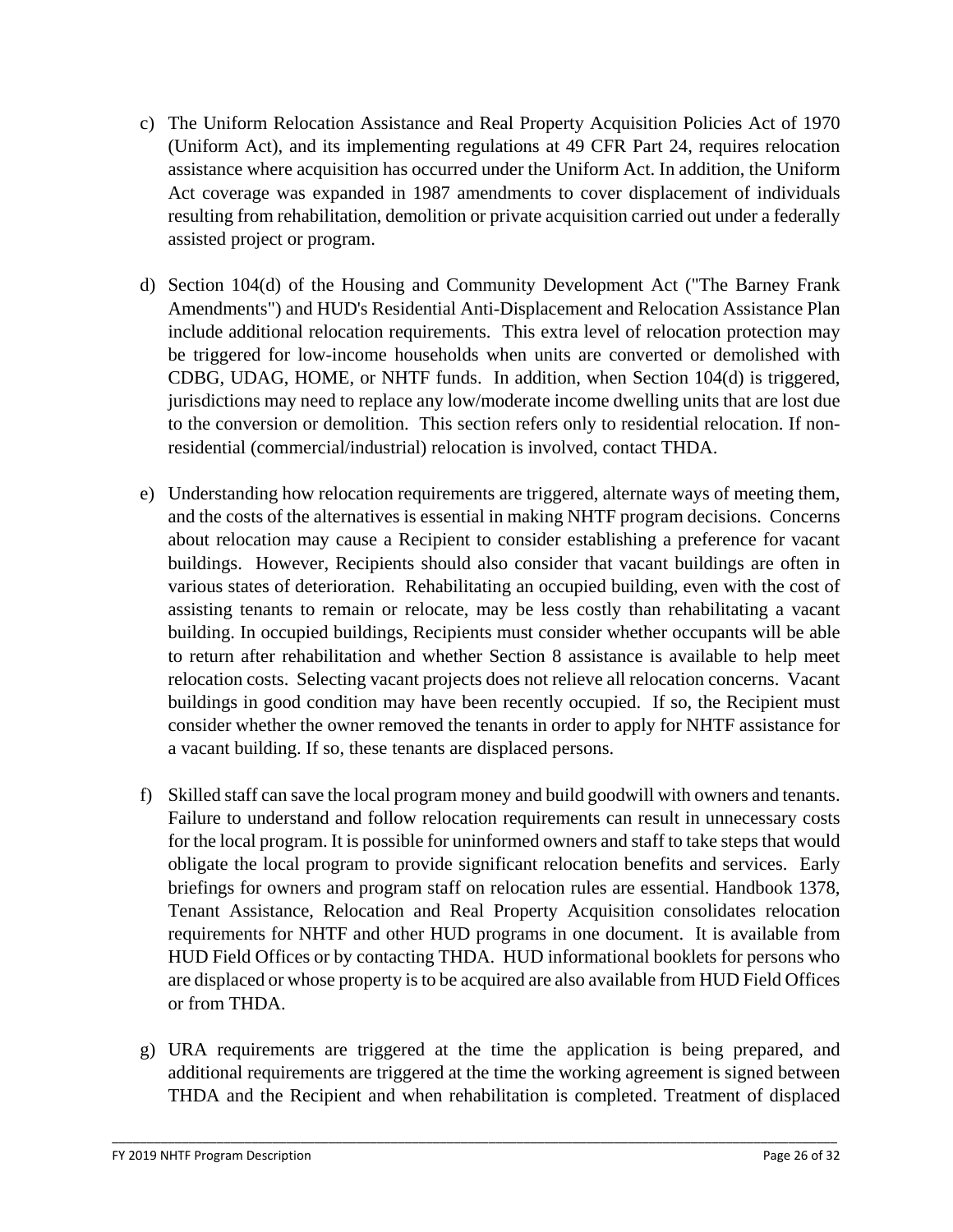persons depends upon whether the displaced person is (1) a tenant or owner; (2) a business or household; (3) has income above or below the Section 8 Lower Income Limit.

#### **31) SITE AND NEIGHBORHOOD STANDARDS**

- a) Housing provided through the NHTF program must be suitable from the standpoint of facilitating and furthering full compliance with the applicable provisions of Title VI of the Civil Rights Act of 1964, the Fair Housing Act, Executive Order 11063, and HUD regulations issued pursuant thereto; and must promote greater choice of housing opportunities.
- b) New construction rental housing. In carrying out the site and neighborhood requirements for new construction, the Recipient shall provide documentation as THDA may require, in THDA's sole discretion, to determine that proposed sites for new construction meet the requirements in 24 CFR 93.150 with cross reference to 983.6(b) which places limiting conditions on building in areas of "minority concentration" and "racially mixed" areas.
- c) Rehabilitation of rental housing. Site and neighborhood standards do not general apply to rehabilitation projects funded under NHTF unless project-based vouchers are used in an NHTF rehabilitation unit. In such case, the site and neighborhood standards for projectbased vouchers will apply as determined by the issuing authority for the project-based vouchers.

#### **32) EQUAL OPPORTUNITY AND FAIR HOUSING**

- a) No person in the United States shall on the grounds of race, color, religion, sex, familial status, national origin, or disability be excluded from participation, denied benefits or subjected to discrimination under any program funded in whole or in part by NHTF funds.
- b) The following Federal requirements as set forth in 24 CFR 5.105(a), Nondiscrimination and equal opportunity, are applicable to NHTF projects:
	- i) Fair Housing Act (24 CFR Part 100)
	- ii) Executive Order 11063, as amended (24 CFR Part 107 Equal Opportunity in Housing)
	- iii) Title VI of the Civil Rights Act of 1964 (24 CFR Part 1 Nondiscrimination in Federal programs)
	- iv) Age Discrimination Act of 1975 (24 CFR Part 146)
	- v) Section 504 of the Rehabilitation Act of 1973 (24 CFR Part 8)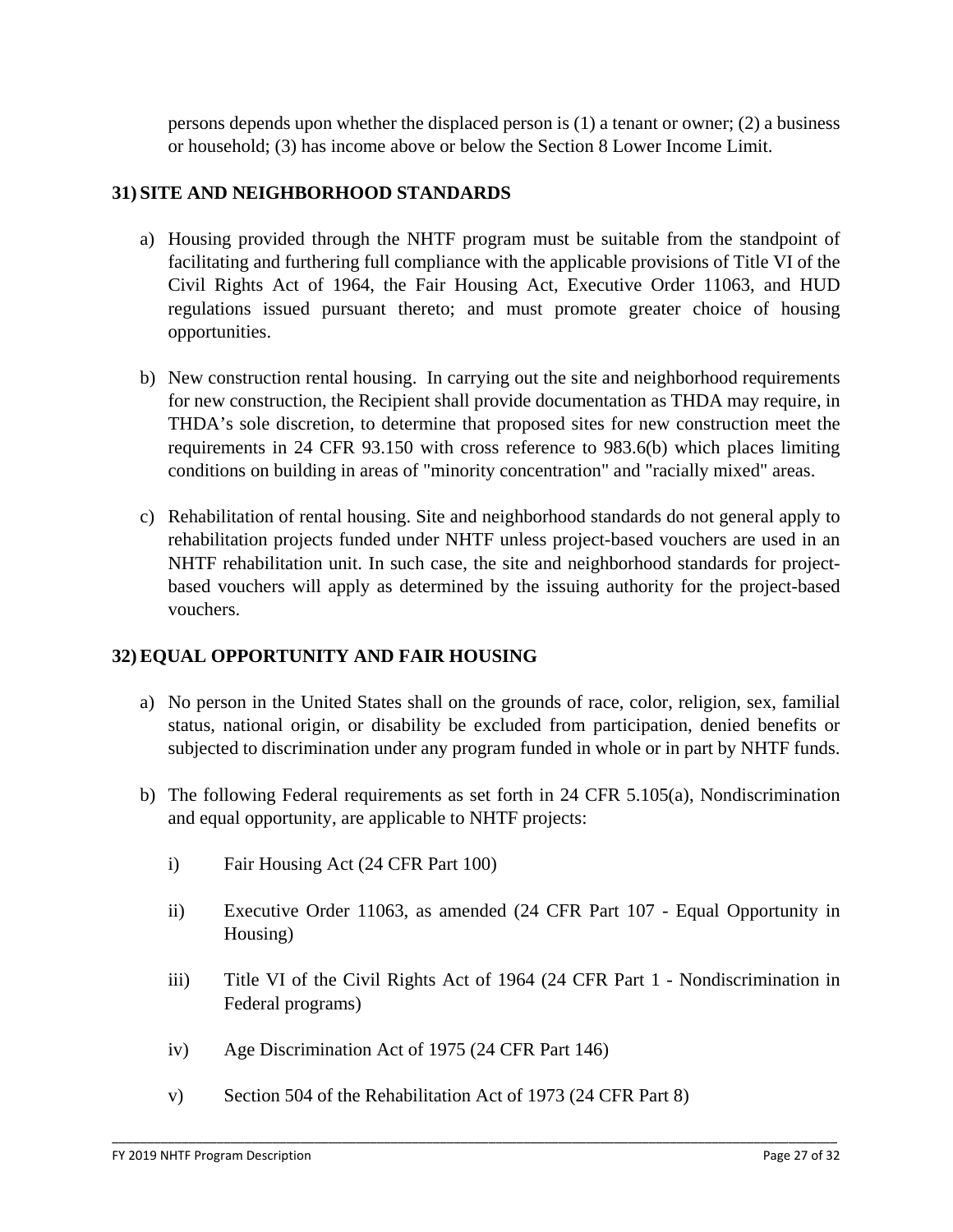- vi) Section 109 of Title I of the Housing and Community Development Act of 1974 (24 CFR Part 6)
- vii) Title II of the Americans with Disabilities Act 42 U.S.C. §12101 et seq.
- viii) Equal Access to Housing in HUD Programs Regardless of Sexual Orientation or Gender Identity 24 CRF Parts 5, 200, 203, 236, 400, 570, 574, 882, 891 and 982
- ix) Section 3 of the Housing & Urban Development Act of 1968 24 CFR 135 (12 U.S.C. 1701u) and implementing regulations at 24 CFR part 135
	- (1) Section 3 requires that the employment and other economic opportunities generated by Federal financial assistance for housing and community development programs shall, to the greatest extent feasible, be directed toward low-income persons, particularly those who are recipients of government assistance for housing.
- x) Executive Order 11246, as amended 41 CFR 60 (Equal Employment Opportunity Programs)
- xi) Executive Order 11625, as amended (Minority Business Enterprises)
- xii) Executive Order 12432, as amended (Minority Business Enterprise Development)
- xiii) Executive Order 12138, as amended (Women's Business Enterprise)
- xiv) Executive Orders 11625, 12432, and 12138 (Minority/Women's Business Enterprise) require that Recipients prescribe procedures acceptable to HUD for a minority outreach program to ensure the inclusion, to the maximum extent possible, of minorities and women and entities owned by minorities and women in all contracts. Recipients must also develop acceptable policies and procedures if their application is approved by THDA.
- c) The HUD Office of Fair Housing also includes the following fair housing laws and Presidential Executive Orders which are not included in 24 CFR 5.105(a) but which are applicable to federally-assisted programs:
	- i) Architectural Barriers Act of 1968 42 U.S.C. §4151 et seq.
	- ii) Executive Order 12892, as amended (Affirmatively Furthering Fair Housing)

\_\_\_\_\_\_\_\_\_\_\_\_\_\_\_\_\_\_\_\_\_\_\_\_\_\_\_\_\_\_\_\_\_\_\_\_\_\_\_\_\_\_\_\_\_\_\_\_\_\_\_\_\_\_\_\_\_\_\_\_\_\_\_\_\_\_\_\_\_\_\_\_\_\_\_\_\_\_\_\_\_\_\_\_\_\_\_\_\_\_\_\_\_\_\_\_\_\_\_\_\_\_\_\_

iii) Executive Order 12898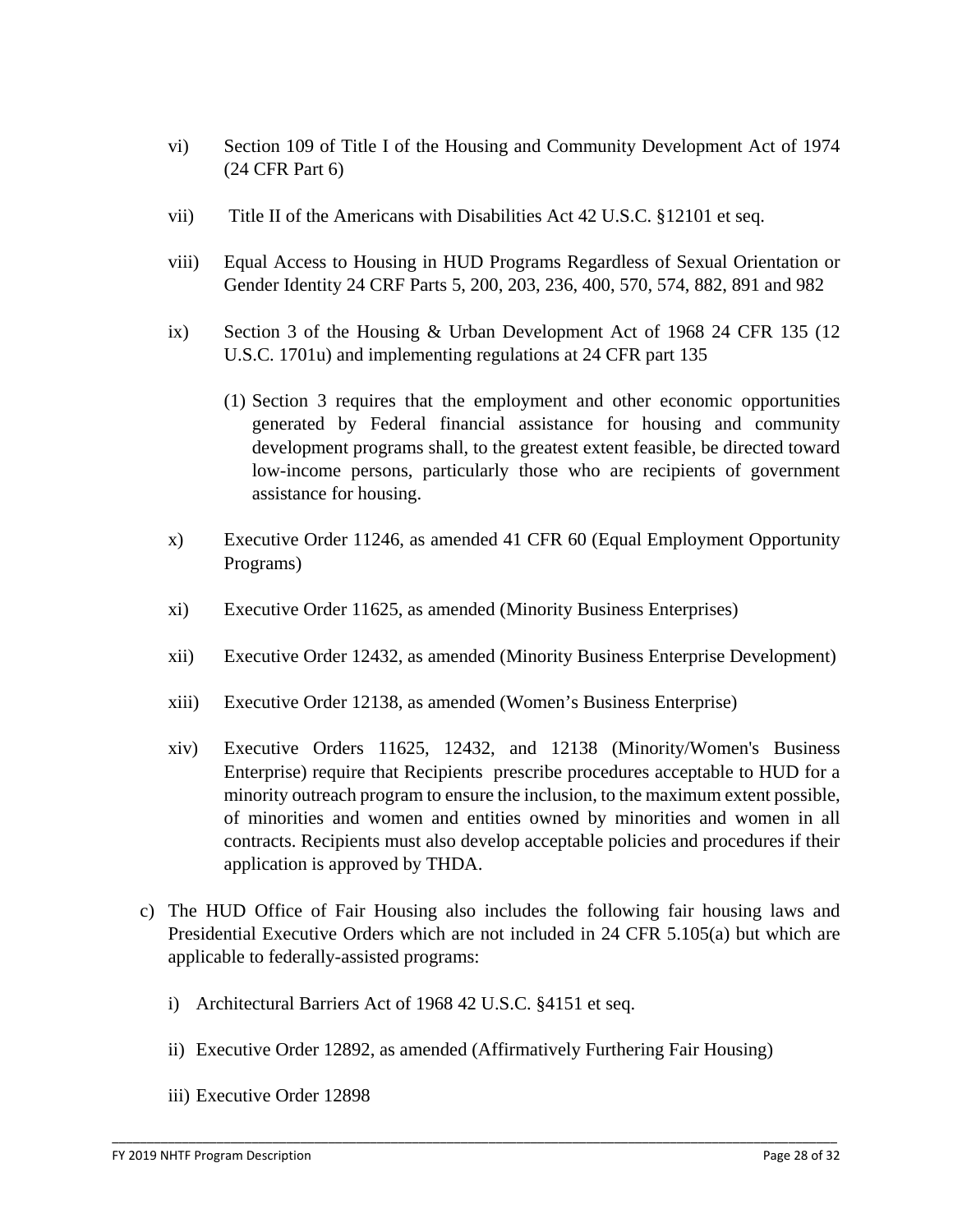- iv) Executive Order 13166 (Limited English Proficiency)
- v) Executive Order 13217 (Community-based living arrangements for persons with disabilities)
- d) In addition to the above requirements, the Recipient must assure that its Equal Opportunity and Fair Housing policies in the NHTF Program are consistent with the State's current Consolidated Plan.

### **33) AFFIRMATIVE MARKETING**

- a) Prior to beginning a NHTF project, Recipients must adopt affirmative marketing procedures and requirements for all NHTF rental projects with five or more units. Affirmative marketing steps consist of actions to provide information and otherwise attract eligible persons in the housing market area to the available housing without regard to race, color, national origin, sex, religion, familial status, or disability. The Recipient must also identify and take steps to attract populations that are least likely to apply for the housing to be created. Requirements and procedures must include:
	- i) Methods for informing the public, owners and potential tenants about fair housing laws and the Recipient's policies;
	- ii) A description of what the Recipient will do to affirmatively market housing assisted with NHTF funds;
	- iii) A description of what the Recipient will do to inform persons not likely to apply for housing without special outreach;
	- iv) Maintenance of records to document actions taken to affirmatively market NHTFassisted units and to assess marketing effectiveness; and
	- v) Description of how efforts will be assessed and what corrective actions will be taken where requirements are not met.
- b) All projects that receive NHTF grants must advertise all vacant units on the www.TNhousingsearch.org website.

#### **34) APPLICATION AND EVALUATION PROCEDURE**

a) THDA will evaluate each application to determine if the proposal meets threshold criteria. Threshold criteria includes: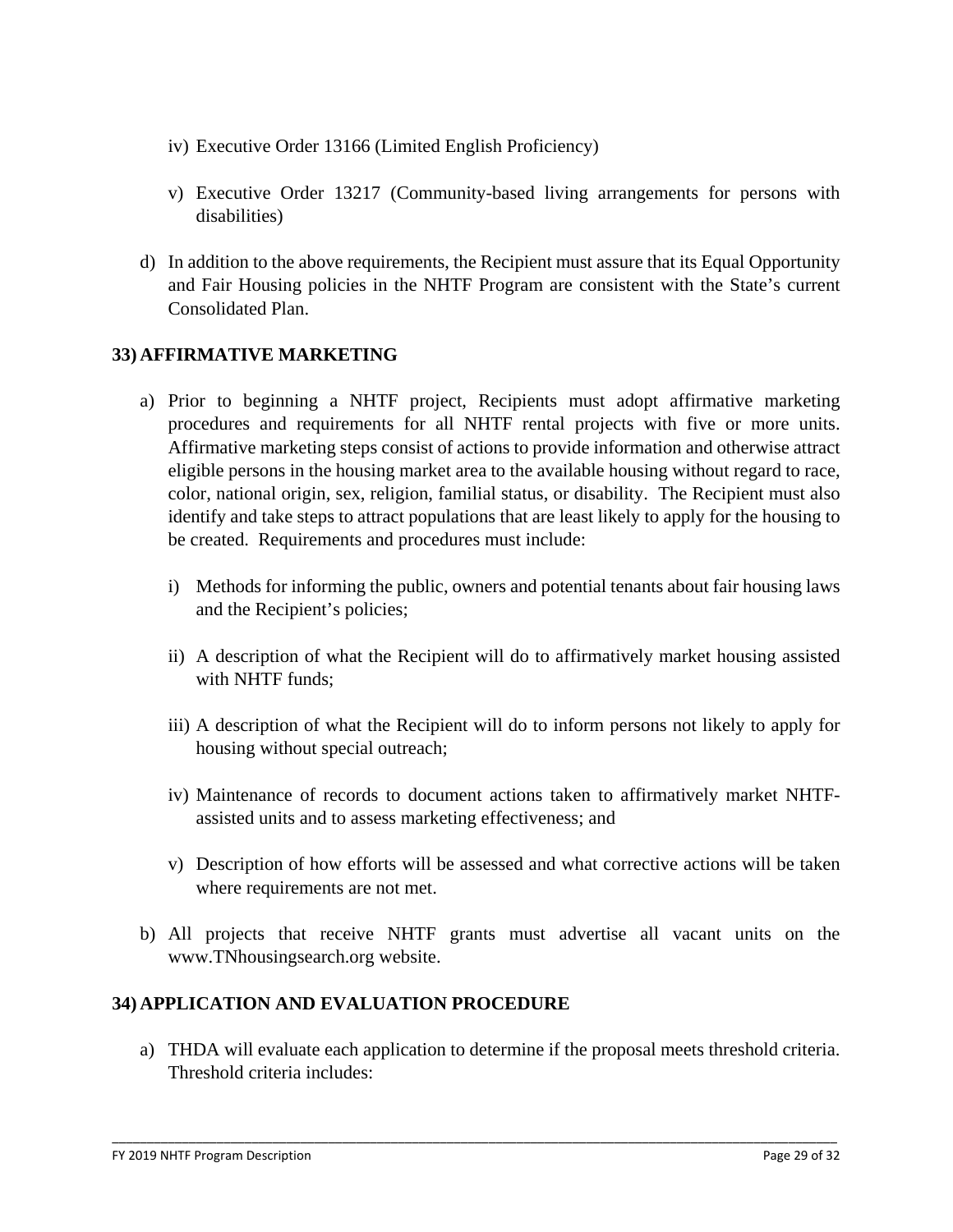- i) Submission by an eligible applicant of a complete application, including any documentation required to be submitted through THDA's Participant Information Management System (PIMS).
- ii) Proposal of an eligible activity; proposal of a project that in the opinion of THDA is physically, financially and administratively feasible; proposal of a project that meets the requirements of 24 CFR Parts 91 and 93, as amended.
- iii) Submission of a 30-Year Proforma demonstrating a need for the NHTF funds.
- iv) Proposals that will set-aside more than 20% of the units for individuals with disabilities must demonstrate that the project will meet the qualities of settings that are eligible for reimbursement under the Medicaid home and community-based services that were established by the Centers for Medicare and Medicaid Services (CMS) in the final rule dated January 16, 2014:

[https://www.federalregister.gov/articles/2014/01/16/2014-00487/medicaid](https://www.federalregister.gov/articles/2014/01/16/2014-00487/medicaid-program-state-plan-home-and-community-based-services-5-year-period-for-waivers-provider)[program-state-plan-home-and-community-based-services-5-year-period-for](https://www.federalregister.gov/articles/2014/01/16/2014-00487/medicaid-program-state-plan-home-and-community-based-services-5-year-period-for-waivers-provider)[waivers-provider.](https://www.federalregister.gov/articles/2014/01/16/2014-00487/medicaid-program-state-plan-home-and-community-based-services-5-year-period-for-waivers-provider)

- v) Receipt of a score that equals at least 60% of the total points available.
- b) Applications meeting the threshold requirements will be scored and ranked by Grand Division, as defined in Tennessee Code Annotated Title 4, Chapter 1, Part 2, in descending numerical order based on the scoring matrix provided in #2 of this section.
- c) THDA will first select the highest scoring application from each Grand Division of Tennessee.
- d) If additional funding is available, THDA will combine all remaining applications into a single ranking by score. THDA will award funding starting with the highest score to lowest score until all funds are allocated or the amount of funds available is less than the need for the next highest scoring application.
- e) Given the limited funding available statewide and in order to distribute NHTF funding across Tennessee, THDA reserves the right to limit funding to only one award per county.
- f) When the amount of funds available is less than the request for funding identified in the application, THDA reserves the right to offer partial funding pending the applicant's ability to secure additional financing within a timeframe established by THDA or to not select a proposed project if sufficient funding is not available to award all funds requested by the applicant.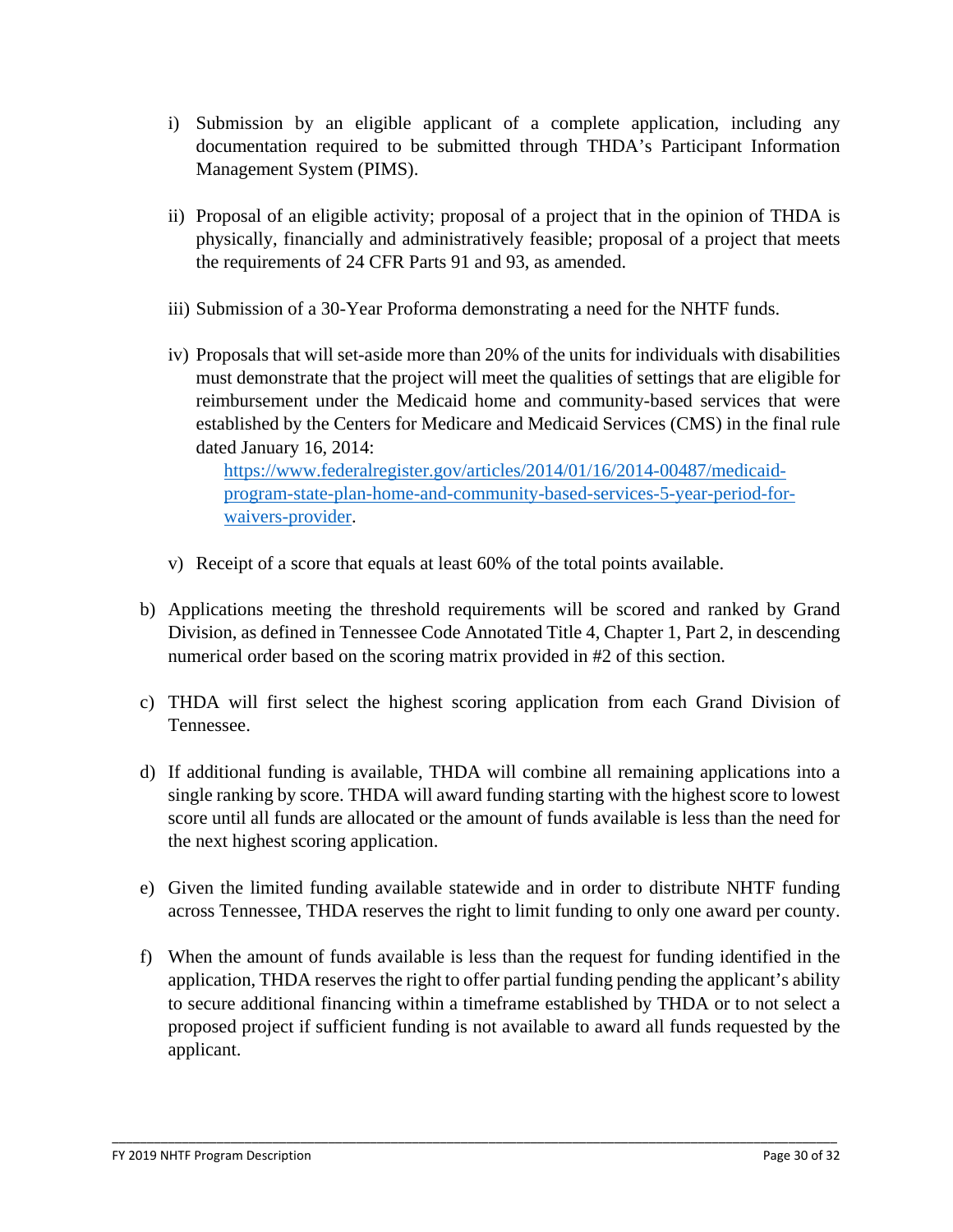- 1. When the applicant is not able to secure additional financing within THDA's identified timeline, THDA, subsequently and at its sole discretion, may move to the next lower scoring application(s) in order to meet its commitment obligations under the NHTF program.
- 2. When THDA opts to not select a proposed project if sufficient funding is not available to award all funds requested by the applicant, THDA may move to the next lower scoring project (s) in order to meet its commitment obligations under the NHTF program.

In the event of a tie score between applications, THDA will prioritize that application with the highest combined total of the Need and Opportunity Score. In the event that a tie still remains, the application with the highest Opportunity Score will be selected.

# **35) NHTF RENTAL HOUSING SCORING MATRIX Up to 100 Points**

### a) PROJECT DESIGN - Up to 30 points

- i) The proposed project demonstrates exceptional planning, readiness to proceed, and administrative capability. All necessary components to accomplish the project have been identified in the application. The applicant has site control of the proposed site to be developed.
- ii) Firm financial commitments for non-NHTF resources have been secured, are current, and are demonstrated within the application.
- iii) The extent to which the project has a binding commitment for Federal, State, or local project-based rental assistance so rents are affordable to extremely low income families and sufficient funds support the project's operation. Projects that preserve existing housing with project-based rental assistance are preferred.
- iv) The project's proforma demonstrates sufficient cash flow to supports the project's operation without a contribution of NHTF funds by THDA to an operating reserve account for the project.
- v) The extent to which the proposed project fills the need demonstrated by the neighborhood market conditions.
- vi) The extent to which the design of the proposed project is appropriate and meets the needs of the targeted population to be served.
- vii) The extent to which formal partnerships have been established and demonstrated within the application to provide voluntary and appropriate support services for the targeted population.
- viii) The extent to which the proposed project provides easy access to community living, including retail, employment, transportation, medical, education, recreation, and government services.
- ix) The extent to which the proposed project integrates the NHTF-assisted households with households of higher incomes within the project. These will be determined using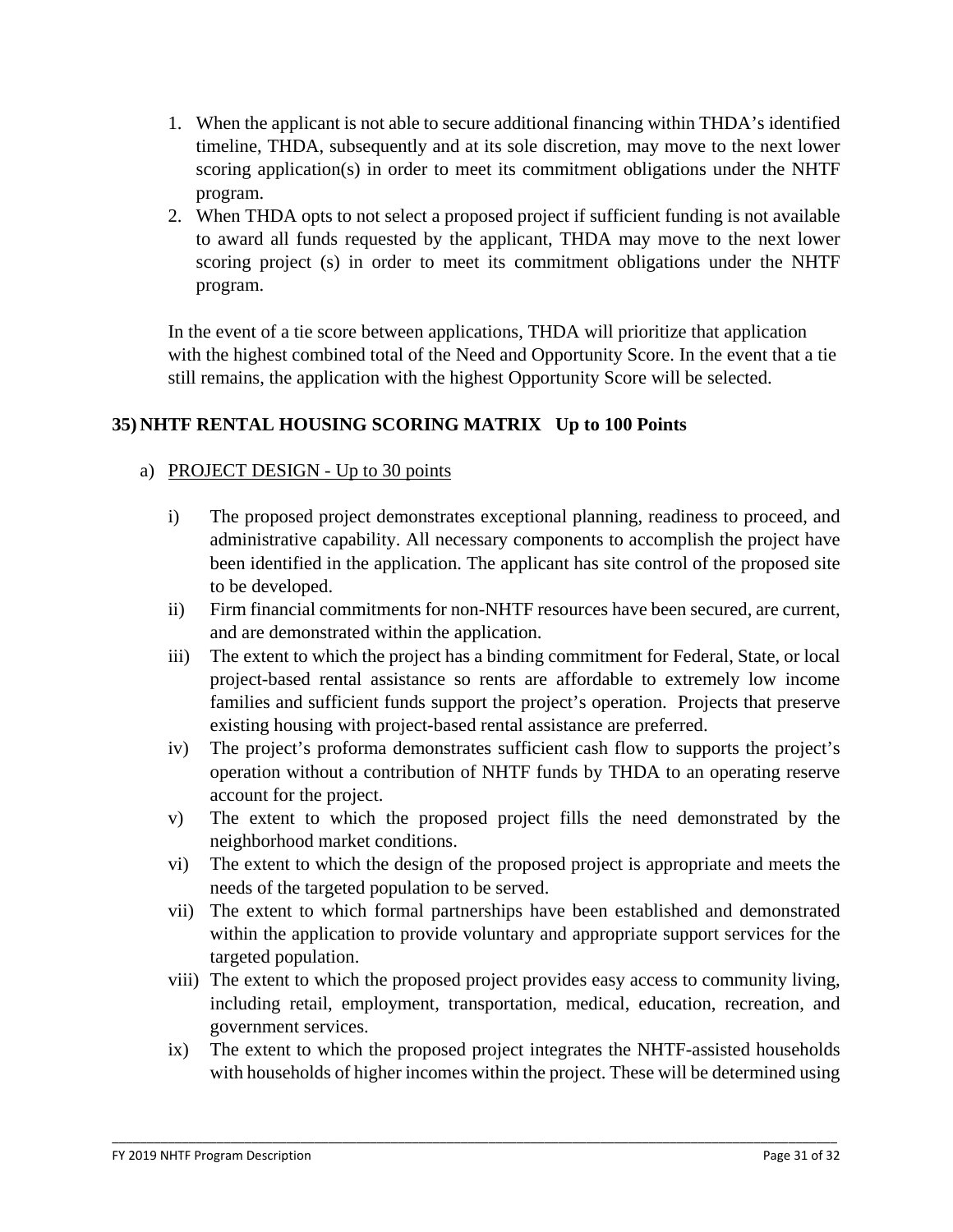the standard HUD definitions of extremely Low Income, very Low Income, Low Income, and incomes above 80% AMI.

- x) The extent to which universal design and visitability features will be included in the design of the projects.
- xi) The extent to which energy efficiency features exceed the requirements of THDA's Design Standards for New Construction or Rehabilitation, as applicable.

### b) APPLICANT'S CAPACITY AND EXPERIENCE - Up to 30 points

- i) The applicant's experience with owning, developing and managing rental units of similar size and scope serving the intended population proposed.
- ii) The capacity of the applicant and its development and management team to carry out the proposed project within the schedule proposed.
- iii) The past experience of the applicant and its development and management team to successfully develop or manage rental housing in compliance with all Federal, state or local program requirements.
- iv) The past experience of the applicant and its development and management team to undertake THDA rental development projects in a timely manner.
- v) The past history of the applicant in serving the community in which the proposed project is to be located.
- vi) The past history of the applicant and its development and management team to comply with THDA funding requirements and processes.
- vii) The applicant's financial statements and audit indicate a healthy financial position and include diverse funding sources.

#### c) NEED - Up to 10 points

THDA has determined rental housing need factors for households who are extremely low income. The county need factors are the percentage of extremely low income tenant households that are cost burdened; projected 10-year population growth rate; county's projected 10-year population growth as a percent of the state's overall growth; prior allocation amount per extremely low income household; prior allocation; rental market (LIHTC) vacancy rate, and the pipeline of rental housing financed under the Low Income Housing Tax Credit Program under construction and in lease-up. Scores to be used in the evaluation of rental projects are available at [https://thda.org/business-partners/nhtf.](https://thda.org/business-partners/nhtf)

# d) AREAS OF OPPORTUNITY SCORE - Up to 10 Points

THDA has determined factors which indicate census tracts of high opportunity. These factors include areas of high median gross rent, high cost burden, proximity to employment, high workforce participation, low levels of abandoned housing, rental market (LIHTC) vacancy rate, and the pipeline of rental housing financed under the Low Income Housing Tax Credit Program under construction and in lease-up.